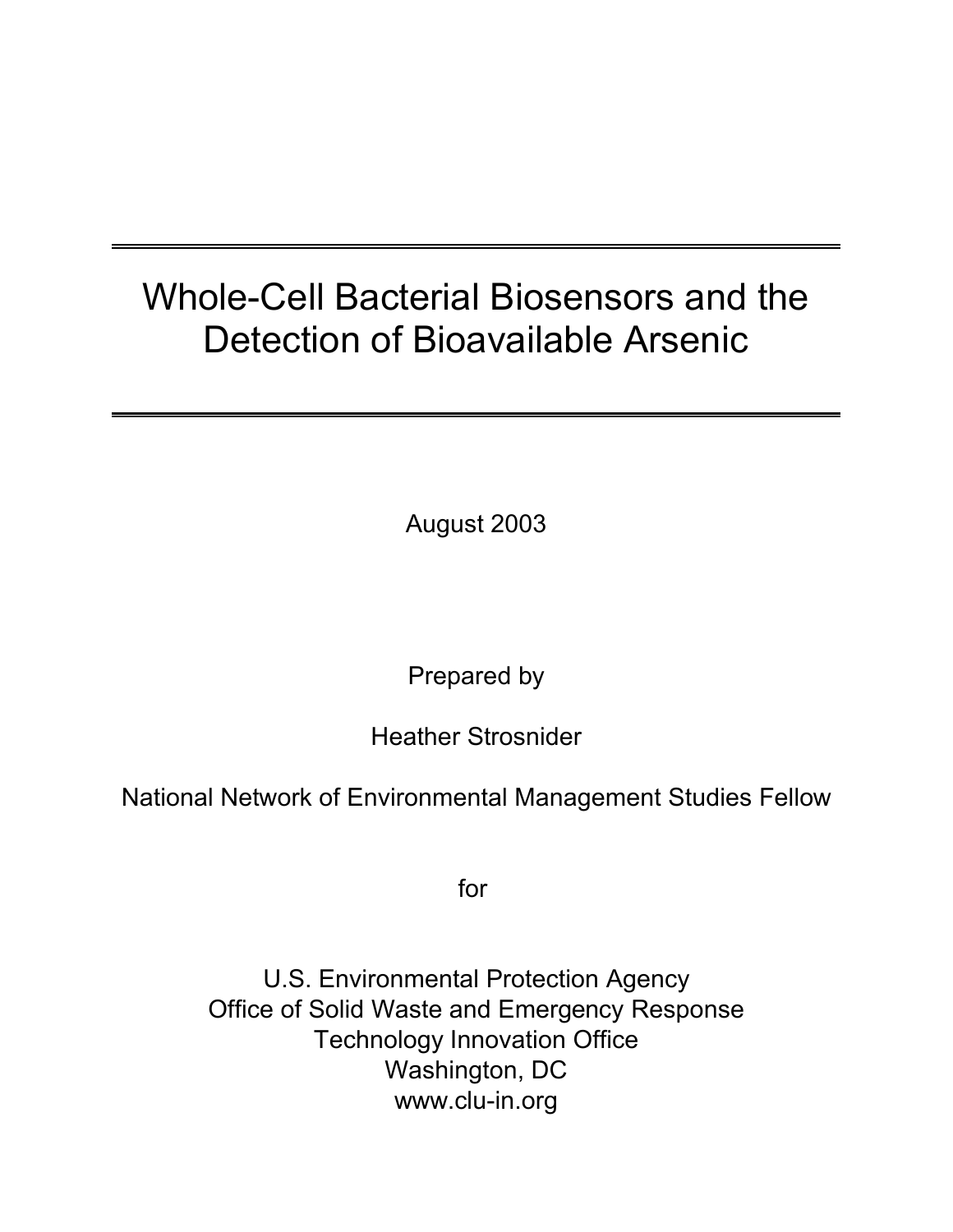#### **NOTICE**

This document was prepared by a National Network of Environmental Management Studies grantee under a fellowship from the U.S. Environmental Protection Agency. This report was not subject to EPA peer review or technical review. EPA makes no warranties, expressed or implied, including without limitation, warranties for completeness, accuracy, usefulness of the information, merchantability, or fitness for a particular purpose. Moreover, the listing of any technology, corporation, company, person, or facility in this report does not constitute endorsement, approval, or recommendation by EPA.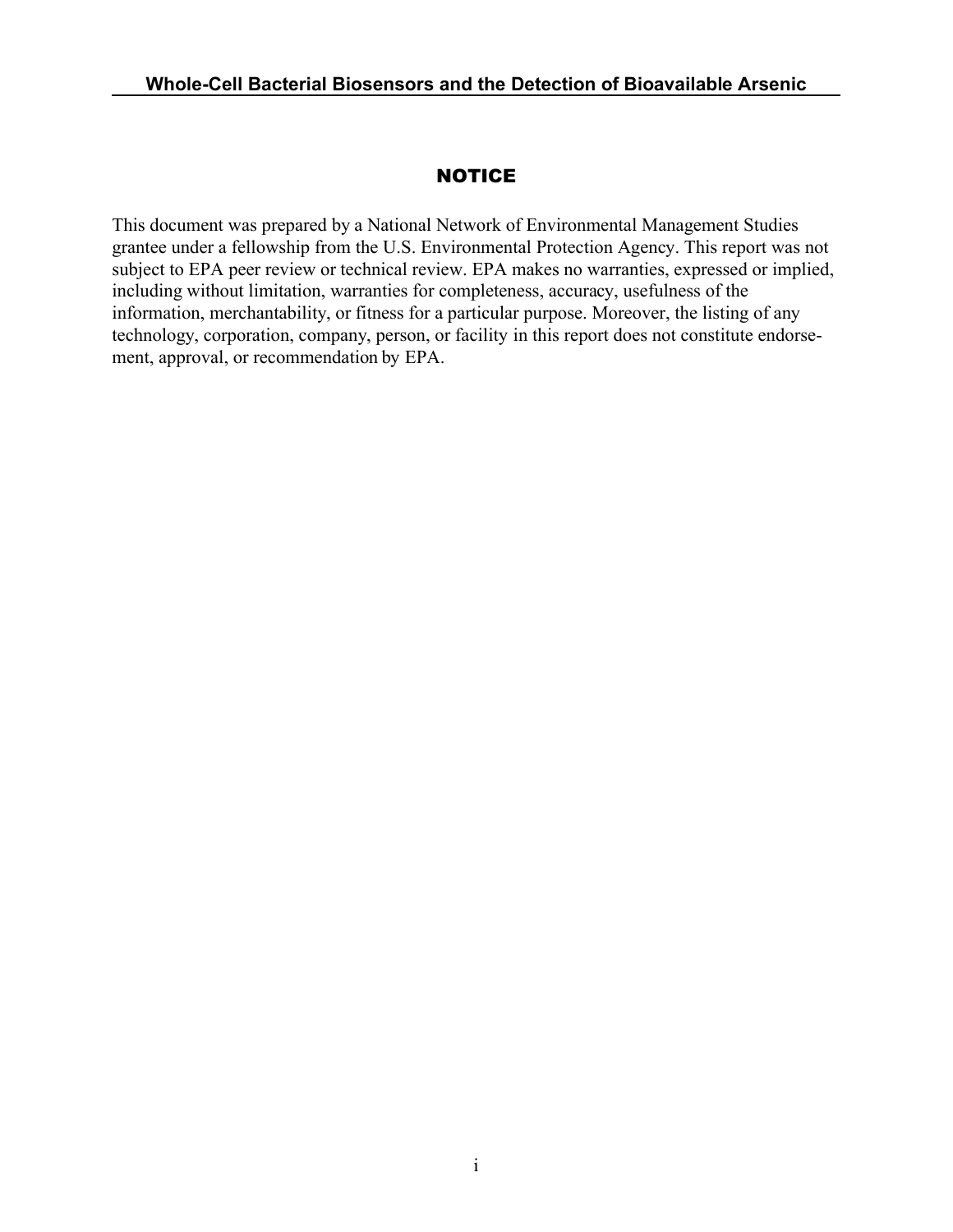#### FOREWORD

Arsenic can be found at most sites on the National Priority List and at the top of the Agency for Toxic Substances and Drug Registry's (ATSDR) 2001 CERCLA Priority List of Hazardous Substances based on its toxicity to human health and potential for human exposure (ATSDR 1993). Current risk assessments for arsenic are calculated based upon the total arsenic present. However, toxicity, solubility, and mobility can all vary depending upon which species of arsenic is present, thus affecting the bioavailability of the arsenic contamination. The bioavailable fraction is the portion of arsenic that is available for biological uptake. Risk assessments could be over or under-estimating the potential risk to the environment and human health by not considering the bioavailability of the arsenic at a contaminated site.

Methods have been developed to estimate the bioavailability of toxicants, including arsenic. Whole-cell bacterial biosensors are genetically engineered bacteria capable of measuring bioavailable arsenic. A reporter gene is coupled with arsenic resistant genes and inserted into a host bacteria strain. In the presence of arsenic, the biosensor emits light which can be measured and used to determine the bioavailable concentration of arsenic. The purpose of this paper is to provide a detailed analysis of whole-cell bacterial biosensors. It will investigate the state and practice of using whole cell bacterial sensors for measuring the bioavailability of arsenic.

EPA's Technology Innovation Office (TIO) provided a grant through the National Network for Environmental Management Studies to prepare a technology assessment report on phytoremediation for site reuse. This report was prepared by a senior undergraduate student from San Diego State University during the summer of 2003.

The report is available on the Internet at www.clu-in.org/studentpapers/.

#### **About the National Network for Environmental Management Studies**

NNEMS is a comprehensive fellowship program managed by the EPA's Office of Environmental Education. The purpose of the NNEMS Program is to provide students with practical research opportunities and experiences.

Each participating headquarters or regional office develops and sponsors projects for student research. The projects are narrow in scope to allow the student to complete the research by working full-time during the summer or part-time during the school year. Research fellowships are available in environmental policy, regulations, and law; environmental management and administration; environmental science; public relations and communications; and computer programming and development.

NNEMS fellows receive a stipend at a level determined by the student's level of education, the duration of the research project, and the location of the research project. Fellowships are offered to undergraduate and graduate students. Students must meet certain eligibility criteria.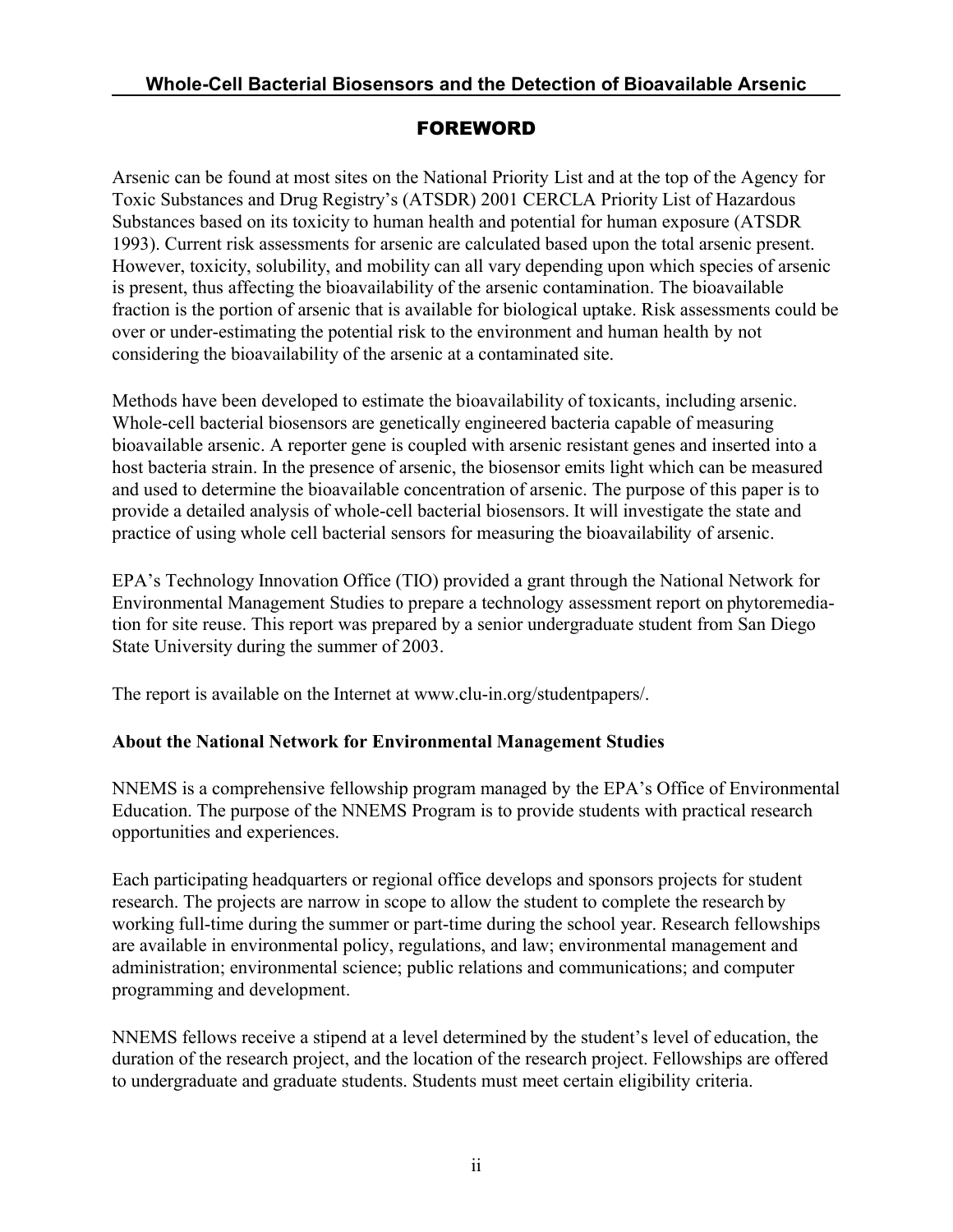#### **CONTENTS**

|                |                | Page |
|----------------|----------------|------|
| $\mathbf{1}$   |                |      |
| $\overline{2}$ |                |      |
| 3              |                |      |
| $\overline{4}$ |                |      |
| 5              |                |      |
| 6              | 6.1.1<br>6.1.2 |      |
| $\tau$         |                |      |
| 8              |                |      |
| 9              |                |      |
|                |                |      |
|                |                |      |
|                |                |      |

#### FIGURES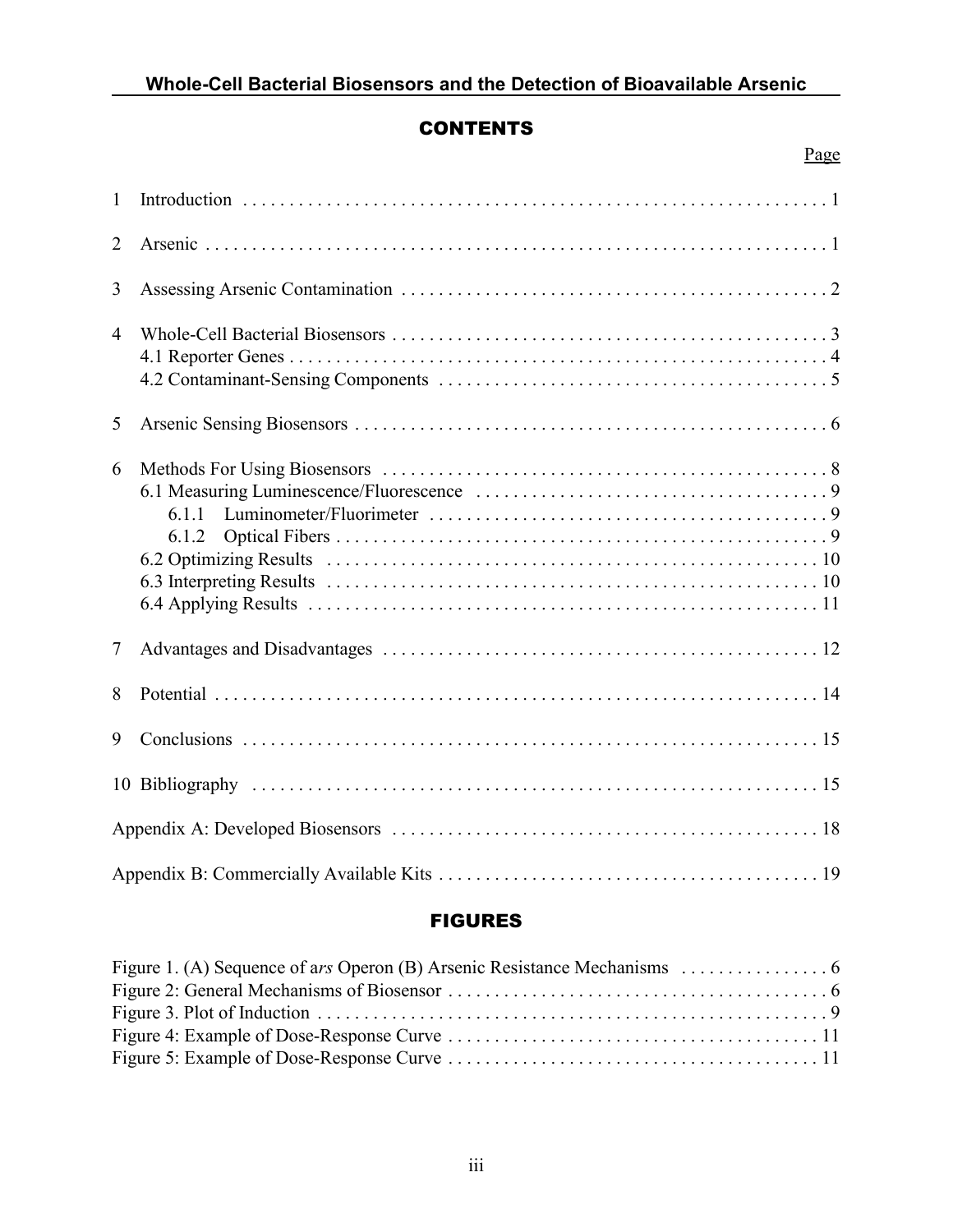## **1 Introduction**

Arsenic is the  $20<sup>th</sup>$  most abundant element in the earth's crust (NRC, 1977) and is a common contaminant of sites on the National Priority List. Arsenic has the ability to change valance states and form many inorganic and organic compounds, which vary in their solubility, mobility, and toxicity. The current method for assessing the potential risk at an arsenic contaminated site involves the analysis of the total inorganic arsenic (EPA, 1989). Speciation techniques such as atomic absorption spectrometry and sequential extraction procedures are used to determine the form of arsenic present and estimate its bioavailability (Jain and Ali, 2000; Caussy, 2003). The ability of a contaminant to interact with organisms is termed its bioavailability. Bioavailability can be influenced by environmental properties such as pH, cation exchange capacity, soil iron content, and clay content (NRC, 2003). Techniques are being developed that will better estimate a contaminant's bioavailability without expensive equipment or the need for specialized training.

One such method, whole-cell bacterial biosensors, consists of genetically engineered bacteria containing a contaminant-sensing gene capable of detecting the presence of an analyte, coupled with a reporter gene capable of producing a detectable response. Bioavailable arsenic is able to penetrate the membrane of the bacterial biosensor and trigger the detectable response, luminescence, which can be measured. From this measurement, a concentration of bioavailable arsenic can be estimated (Biran et al., 2003; Tauriainen et al., 2000, Turpeinen et al., 2003; Daunert et al., 2000). Limited understanding of the biochemistry involved in the response of higher organisms to arsenic restrict the applicability of biosensors to higher organisms. However, the information gathered from biosensors can at least be qualitatively incorporated into risk assessments.

## **2 Arsenic**

Arsenic occurs naturally in the environment, often released with the weathering of sulfide minerals, enargite, orpiment, and realgar. The dominant anthropogenic source of arsenic is the mining and smelting of ores. It is also associated with glass and chemical manufacturing and is used as a wood preservative in pressure-treated wood. Arsenic has been registered as a pesticide for weed control. The natural arsenic concentration varies across the country from 1 part per million (ppm) to 40 ppm but can reach much higher levels in contaminated areas surrounding mines or waste disposal facilities. Most water sources naturally have levels of arsenic around 1 parts per billion (ppb) but heavily contaminated waters can have levels as high as 1,000 ppb (ATSDR, 1993).

Arsenic's complex chemistry and ability to form many different compounds makes it a difficult element to understand. Arsenic (As) is not quite a metal but instead a metalloid because it generally can be found as an oxyanion. Arsenic is most commonly found in two valence states, As(III) and As(V). The most common inorganic As(III) compounds found are arsenic trioxide, sodium arsenate, and arsenic trichloride. As(V) inorganic compounds such as arsenic pentoxide, arsenic acid, and arsenates are also fairly common. Arsenic forms organic compounds and is methylated by microorganisms, but neither group is considered as toxic as inorganic As(III) and As(V) compounds (Klaassen, 2001).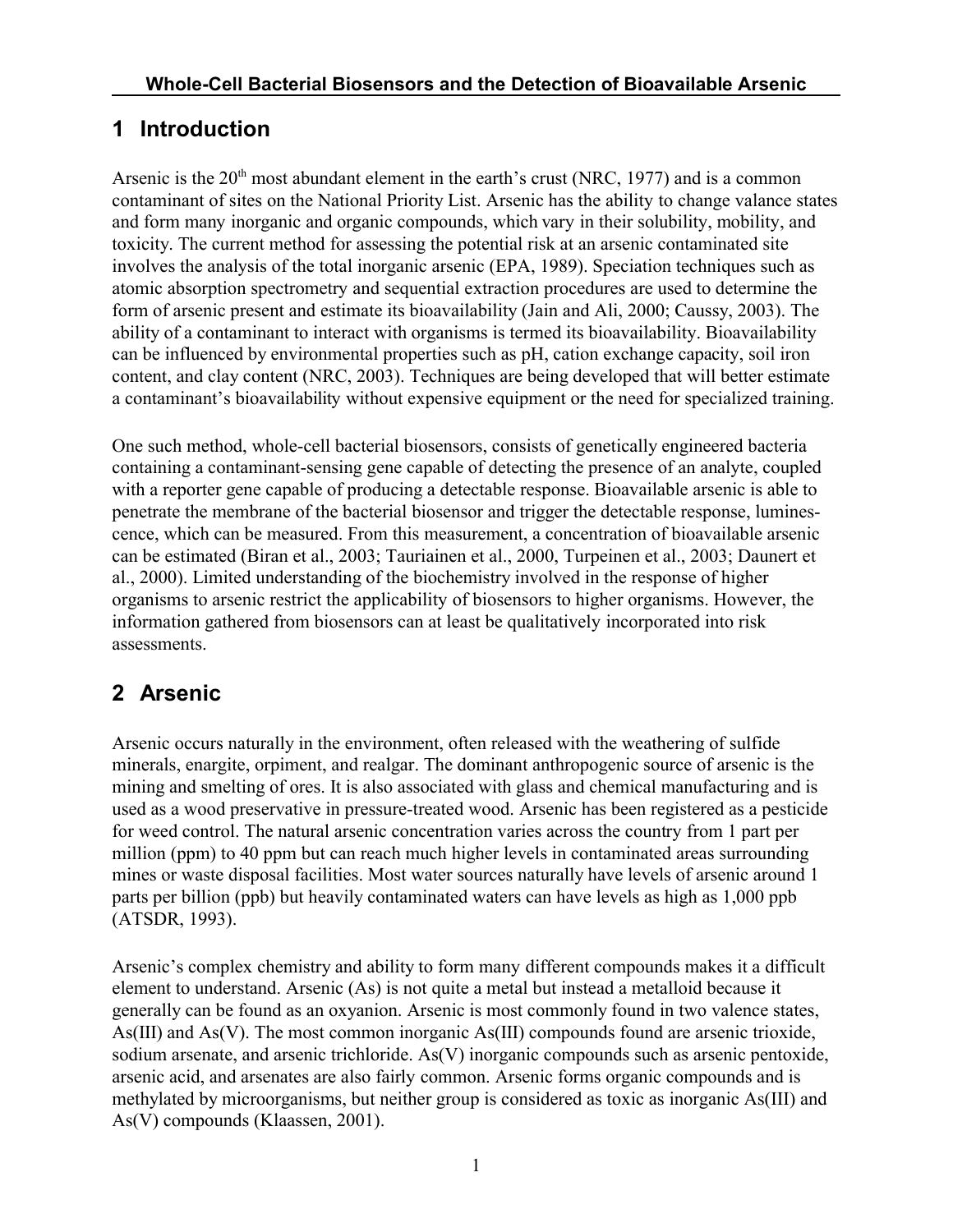The toxicity of arsenic depends upon the valence state, form, and exposure duration, either acute or chronic. As(III) is more toxic than  $As(V)$  for acute or short exposures, but the body's ability to reduce As(V) to As(III) means chronic or long-term exposure to either can be equally toxic. While most organic arsenic compounds are not as toxic, chronic exposure to some can be as toxic as inorganic arsenic compounds. Acute exposure to high levels of inorganic arsenic can be fatal while acute exposure to lower levels can result in a sensation of "pins and needles" in hands and feet, vomiting, decreased production of red and white blood cells, abnormal heart rhythm, and damage to blood vessels (ATSDR, 1993). Skin lesions are a common sign of arsenic exposure (Klaassen, 2001). Chronic exposure is especially damaging to the liver, causing cirrhosis. It is also neurotoxic, damaging peripheral and central nervous systems. On a cellular level, arsenic interferes with the functions of the mitochondria and induces deletion mutations and chromosomal aberrations in DNA. Lastly, arsenic is a carcinogen associated with skin, lung, and liver cancer (Klaassen, 2001).

## **3 Assessing Arsenic Contamination**

 Current risk assessments for evaluating the potential ecological or human health risks associated with arsenic exposure rely on an analysis of the total arsenic content in the environment. However, because there are a great number of naturally occurring arsenic compounds that are easily transformed and a limited understanding of the individual toxicity of different compounds, a more detailed calculation of risk is difficult. The concentrations of each form of inorganic arsenic are not differentiated during risk assessments but remain combined instead. Organic and methylated arsenic compounds are not incorporated into the risk assessment (EPA, 1989). The ATSDR Toxicological Profile for arsenic does not provide detailed information on the toxicity of all forms of arsenic. According to ATSDR and risk assessment guidelines, inorganic compounds of arsenic have the same toxic endpoint, despite the greater toxicity of As(III) compounds compared to As(V) compounds (ATSDR 1993).

Differentiating between the forms of inorganic arsenic compounds is essential to an accurate risk assessment, because certain characteristics such as mobility and solubility can vary and ultimately effect the toxicity and bioavailability of the arsenic (Cullen and Reimer, 1989). The bioavailable fraction is the portion of the total quantity of the chemical present that is available for uptake by an organism (Klaassen, 2001). The bioavailability of arsenic is not considered in risk assessments or it is assumed that the arsenic is 100 percent bioavailable (EPA, 1989). However, it is becoming more evident that the behavior of arsenic, and therefore its bioavailability, is dependent upon its physical and chemical properties (Cullen and Reimer, 1989).

The differing arsenic compounds and their properties have been overlooked in part due to analytical limitations. Recent progress has improved the analytical procedures for detecting and differentiating between arsenic compounds (Caussy, 2003). Speciation analysis is used to estimate the bioavailability of arsenic in soil, water, sediment, or air samples by differentiating between the various forms of arsenic. Methods for arsenic speciation include atomic absorption spectrometry (AAS), inductively coupled plasma-atomic electron spectrometry (ICP-AES), gas chromatography, X-ray absorption fine structure spectroscopy (XAFS), and sequential extraction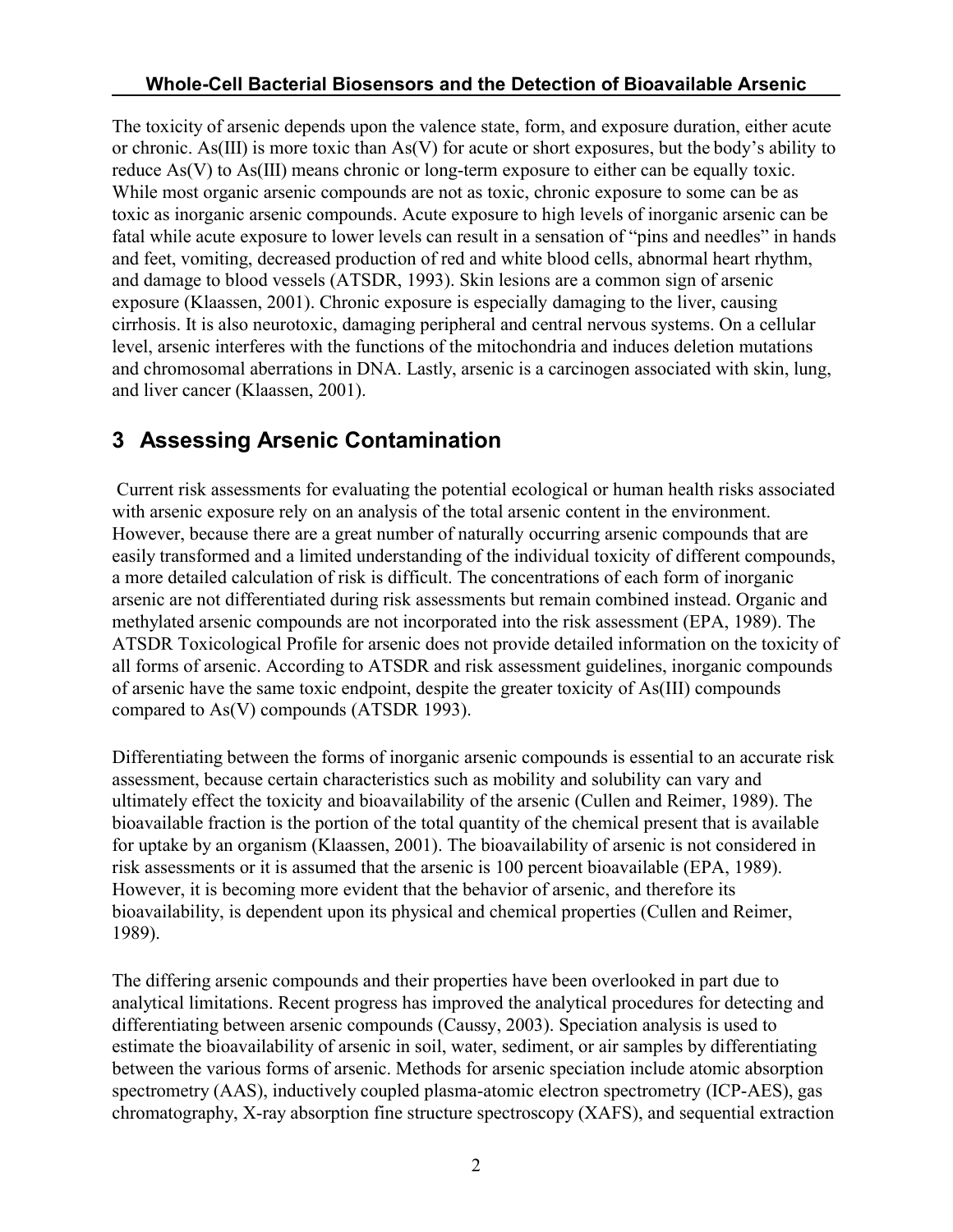procedure (SEP) (Jain and Ali, 2000; Caussy, 2003). These methods offer a powerful analysis when combined but require expensive, bulky equipment, high-grade analytical reagents, and specialized training (Caussy, 2003).

Other methods are being developed that can identify the bioavailable fraction of arsenic to be incorporated into risk assessments (NRC, 2003). One such method uses genetically engineered bacteria that illuminates in the presence of bioavailable arsenic. These whole-cell bacterial biosensors are being developed to detect arsenic and provide at least qualitative information about the bioavailability of arsenic in the contaminated soil or water.

## **4 Whole-Cell Bacterial Biosensors**

 Bacteria can be used as biosensors to demonstrate the toxicity of a variety of environmental media including soil, sediment, and water by coupling bacteria to transducers that convert a cellular response into detectable signals (Biran et al., 2003). These bacterial biosensors are engineered by pairing a reporter gene that generates a signal with a contaminant-sensing component that responds to chemical or physical change, such as exposure to a specific analyte. When the biosensor is exposed to such a change, the sensing component stimulates the reporter gene through a biochemical pathway in the cell. The reporter gene then produces a measurable response, such as emitting visible light, which is indicative of the degree of chemical or physical change (Biran et al., 2003; Tauriainen et al., 2000, Turpeinen et al., 2003; Daunert et al., 2000). Several biosensors have been developed that indicate toxicity of any chemical or physical change; new biosensors are being developed to respond to particular analytes. Such biosensors have been developed for heavy metals and metalloids including arsenic, cadmium, mercury, and lead (NRC, 2003).

Biosensors measure the bioavailable concentration for the contaminant they are designed to detect (Tauriainen et al., 2000). To test the measurements made by biosensors, a chelating agent known to decrease bioavailability of lead was added to a lead solution. Measurements of the lead solution containing chelating agents were taken and compared to measurements of the lead-only solution. A decrease in the biosensor's luminescence matched a decrease in bioavailable concentration of lead in the solution. This demonstrates that biosensors are sensitive to the bioavailable fraction of the contaminant and their luminescence reflects the bioavailable concentration (Tauriainen et al., 2000).

Biosensors have been further tested by comparing their results with the results from chemical analysis of arsenic contaminated samples (Turpeinen et al., 2003). Chemical analyses such as sequential extraction procedure, can be used to determine the total arsenic, water-soluble arsenic, and acid-soluble arsenic content of the sample. The acid and water soluble contents are used to determine the mobility of arsenic, in an attempt to clarify true exposure potential. The results from a biosensor correlated moderately with the water-soluble arsenic determined by chemical analysis, but not with the acid-soluble or total arsenic content. Therefore, the acid-soluble or water-soluble arsenic content does not completely represent the bioavailable content of arsenic (Turpeinen et al., 2003).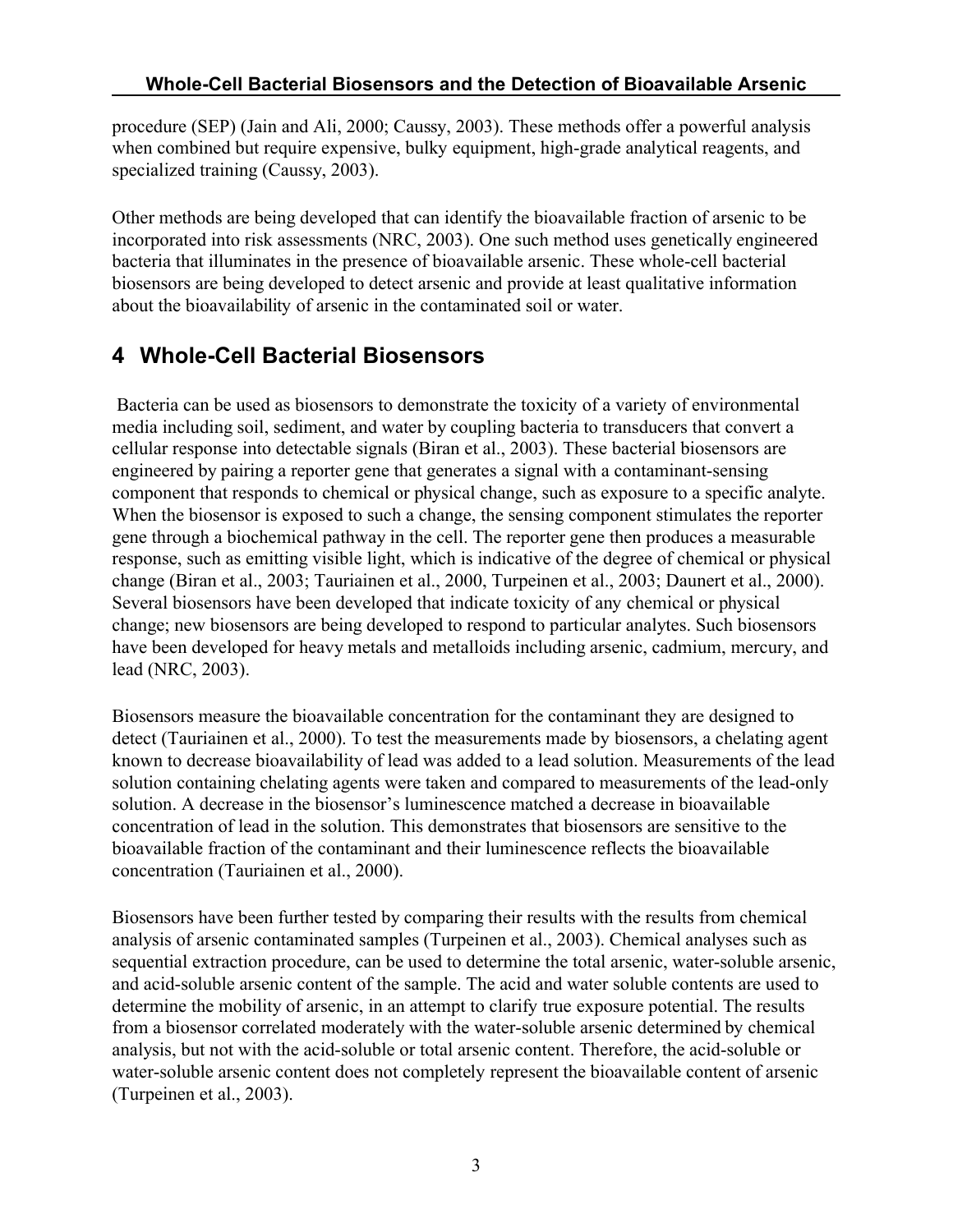#### **4.1 Reporter Genes**

A reporter gene encodes for a mechanism that produces a detectable cellular response. It determines the sensitivity and detection limits of the biosensor. Specific characteristics are needed for the reporter gene to be used in a biosensor. The gene must have an expression or activity that can be measured using a simple assay and reflects the amount of chemical or physical change. Also, the biosensor must be free of any gene expression or activity similar to the desired gene expression or activity that is being measured. Ensuring that the biosensor is free of any similar gene expression or activity prevents misinterpretation of the response and guarantees the measurement directly reflects the desired chemical or physical change (Daunert et al., 2000). Several reporter genes meet the necessary requirements and are frequently used (Turpeinen et al., 2003; Tauriainen et al., 2000; Petänen et al., 2001; Roberto et al., 2002).

The most commonly used reporter gene is the *luc* operon from the firefly *Photinus pyralis*. It has been widely used as a monitor of gene expression and a reporter in bacterial biosensors (Daunert et al., 2000). The *luc* operon produces the enzyme, luciferase, capable of generating the luminescence of the firefly. The activation of the gene results in the transcription or reading of the *luc* operon, which causes the cell to produce luciferase. The enzyme luciferase spurs a chemical reaction that produces  $CO<sub>2</sub>$  and visible light by catalyzing the oxidation of its substrate, D-luciferin, which binds to the enzyme's active site. The visible light produced can be measured with a variety of instruments including a luminometer and optical fibers. The reaction has a high sensitivity level and a broad dynamic range, but is complicated by requirements such as the addition of the substrate, an aerobic environment, and ATP as a source of energy. However, this reporter gene has great versatility and can be mutated to produce enzymes that express a range of colors from green to red, which can then be independently controlled for multianalyte assays (Daunert et al., 2000).

Other organisms have similar genes capable of emitting light. A close homolog to the firefly is the click beetle, *Pyrophorus plagiophthalamus*, whose luciferase is capable of producing a wide range of colors (Tauriainen et al., 1999). The click beetle gene has also been used in biosensors. However, the *luc* operon from the firefly has proven better suited for biosensors than the *luc* operon from bacteria such as *Vibrio harveyi* and *Vibrio fischeri*. The firefly *luc* operon is simply more efficient at converting chemical energy to light (Tauriainen et al., 1997).

A photoprotein emits light when excited with light of a specific wavelength range. A photoprotein, green fluorescent protein (GFP), and its encoding gene from the jellyfish *Aequorea victoria* have been used in biosensors (Roberto et al., 2002). The production of GFP in the jellyfish results in the emission of a green fluorescence that can be measured. Therefore, the GFP system can be used as a reporter gene for biosensors, although it has a lower sensitivity compared to the *luc* operon. The GFP system, however, allows real time detection without the addition of substrates and without disrupting the cell's metabolism (Tauriainen et al., 1999). Also, GFP does not rely on internal reducing equivalents being produced by the cell, which may mean that this reporter gene is not as sensitive to the growth or nutritional status of the biosensor (Roberto et al., 2002). The ease of detection and the minimal metabolic cost to the host cells will lead to an increase in the use of GFP in biosensors (NRC, 2003).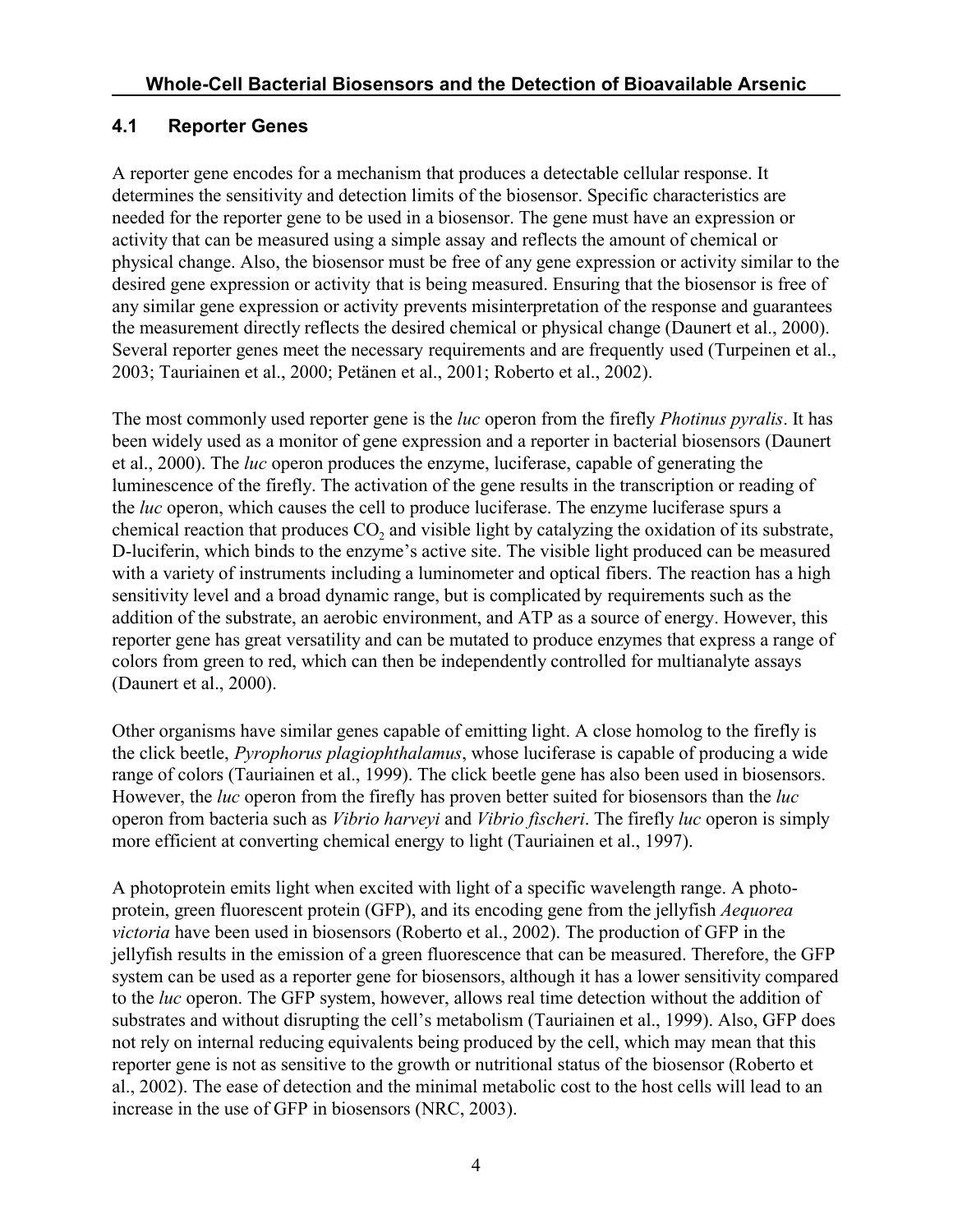Another advantage of GFP is its ability to alter its stability and spectral properties through structural alterations, and thus produce mutants with improved fluorescence intensity, thermostability, and chromophore folding (Daunert et al., 2000). GFP is a very stable protein, which means it can accumulate in the cell over time which results in background fluorescence. Mutants can be developed with less stable protein to improve the biosensor by reducing the background fluorescence (Tauriainen et al., 1999). Measurements can be taken of the number of proteins produced or their fluorescence if the background fluorescence is considered. Results are more stable if the number of proteins is measured instead of their fluorescent activity, because their activity, the number of proteins is not dependent on the performance of each protein (Sagi et al., 2003).

## **4.2 Contaminant-Sensing Components**

Microorganisms have developed systems for detoxifying or excreting toxic substances. These systems can be used as the contaminant-sensing component of the biosensor by detecting the substance for which it is designed to detoxify or excrete. The contaminant-sensing component is combined with reporter genes to create biosensors that can identify toxic substances at very low levels (Tauriainen et al., 1999). When the contaminant-sensing component detects the substance, it triggers the reporter gene, which produces the luminescent enzyme.

The sensing component determines the specificity of the biosensor (Daunert et al., 2000). Some microorganisms have developed genes for heavy metal resistance, which tend to be specific towards a particular metal instead of a general mechanism for all heavy metals. Thus, biosensors can be developed that detect only one specific metal. Genes have been found for resisting lead, nickel, mercury, chromium, and arsenic.

The pathway developed by bacteria to manage arsenic is used as the contaminant sensing part of the biosensor. A gene located on a plasmid encodes the mechanisms of the pathway and has been cloned for use in biosensors. The gene is highly homologous in all bacteria studied, with only slight variation in the number of components involved in the mechanism (Silver, 1998). The general mechanism remains similar in all bacteria despite such slight variations in the gene.

In gram-negative bacteria, the arsenic resistance gene remains inactive with the absence of As(III) in the cell due to the binding of the *ars* operon repressor protein to the promoter region of the gene. As(III) activates the system by binding to the repressor protein and freeing the promoter region for transcription (Roberto et al., 2002). The freed promoter region is transcribed to produce various components of the mechanism such as *ars*B, an arsenite-translocating protein that serves as a transmembrane efflux channel. This protein functions either chemiosmotically, without an energy source, or by ATP hydrolysis when coupled with *ars*A, an arsenite-specific ATPase. *Ars*C, the enzyme arsenate reductase, is also transcribed to reduce As(V) to As(III), since As(V) cannot pass through the *ars*B/*ars*A pump. *Ars*D is a regulatory protein for additional control over the expression of the system and *ars*R is a transcriptional repressor (Figure 1) The mechanism varies slightly in gram-positive bacteria, which lack *ars*A and *ars*D. Understanding the mechanism for arsenic resistance is necessary in order to develop an appropriate biosensor and to better understand its response.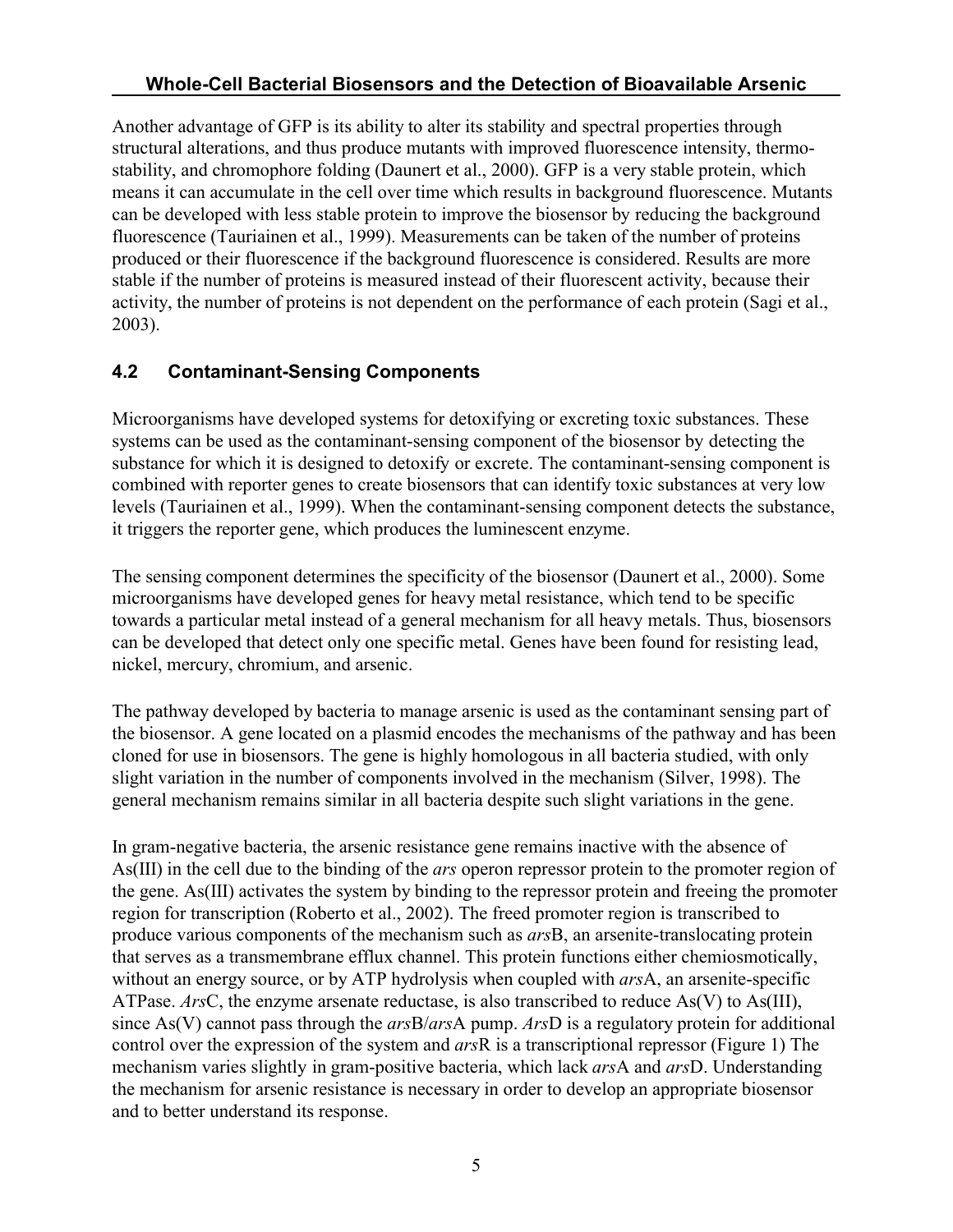

Figure 1. (A) Sequence of a*rs* Operon (B) Arsenic Resistance Mechanisms (Daunert et al., 2000)

# **5 Arsenic Sensing Biosensors**

Various biosensors have been developed and tested on a research level for detecting bioavailable arsenic (Ji and Silver, 1992; Corbisiera et al., 1993; Tauriainen et al., 1997; Petänen and Romantschuk, 2003; Roberto et al., 2002). To develop the biosensor, the arsenic resistant gene and the reporter gene are cloned and inserted onto one plasmid, which is then inserted into a host bacteria. All arsenic sensing biosensors are triggered by arsenic, the analyte, entering the biosensor and activating the transcription of the resistant gene, which is followed by the transcription of the reporter gene. The entire resistant gene is not needed, so many biosensors only use the beginning components such as the promoter. It is able to recognize the arsenic and

begin the transcription of the plasmid that contains the reporter gene. The transcription of the reporter gene produces proteins, which glow in direct correlation to the amount of arsenic entering it (Figure 2).

Both gram-negative and gram-positive arsenic resistance systems have been utilized in biosensors as the



Figure 2: General Mechanisms of Biosensor (Daunert et al., 2000)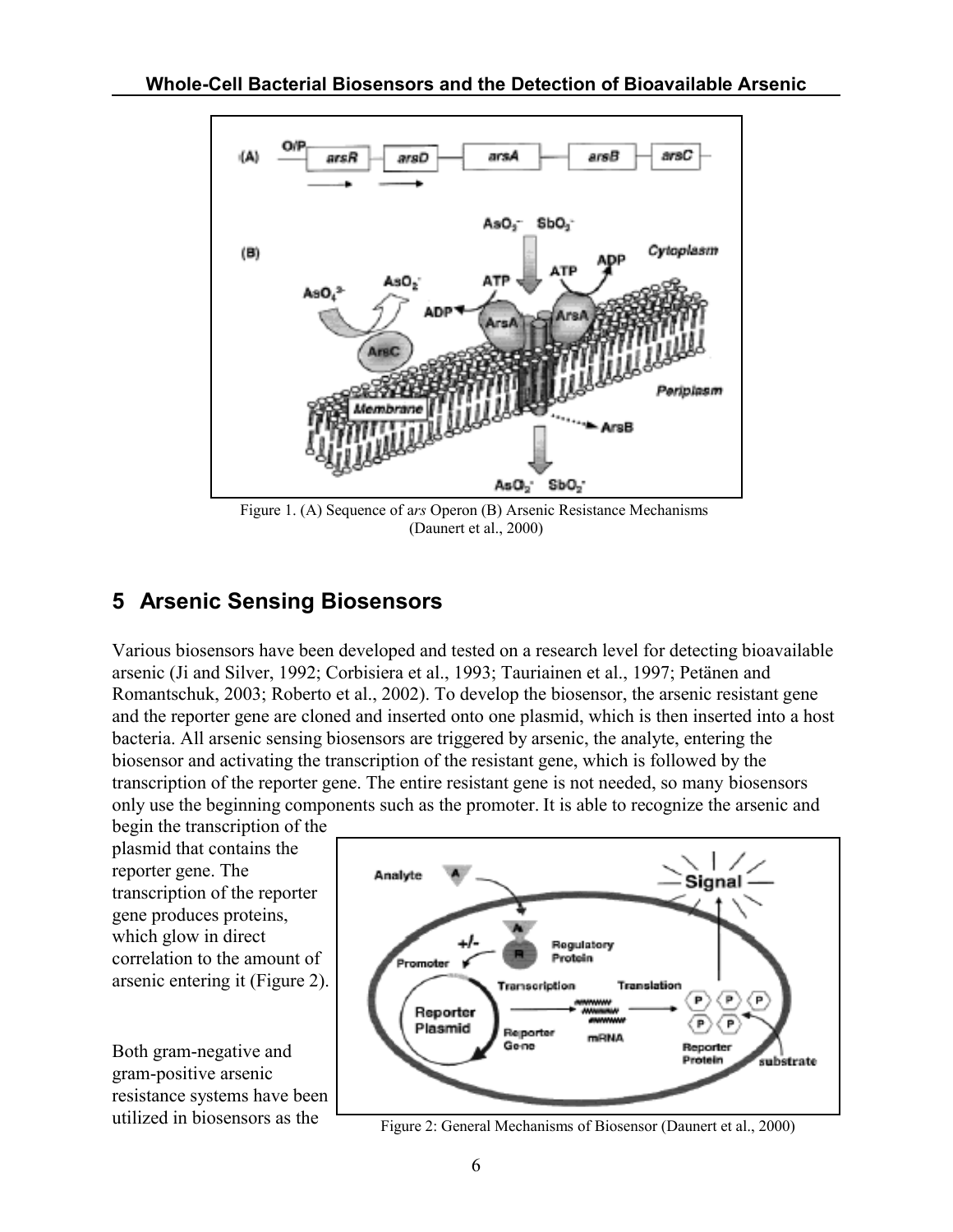arsenic sensing component (Roberto et al., 2002). Constructed biosensors have used either luciferase or GFP as the reporter gene coupled with various combinations of arsenic resistance mechanism components. Various strains of bacteria have served as the host bacteria. Many combinations of reporter genes, resistance gene components, and host strains can be incorporated into a biosensor; studies have tried to determine which combination is most advantageous (Appendix A).

Ji and Silver (1992) investigated the regulation of the *ars* operon in *Staphylococcus aureus* plasmid p1258. The plasmid was inserted into various strains of bacteria to determine the pattern and causes of induction. Through gene fusion, Corbisier et al (1993) combined the *lux*AB gene encoding luciferase from *V. harveyi* and the arsenic operon from *Staphylococcus aureus* plasmid p1258, and achieved similar results. The recombinant plasmid was tested in two host strains, *Escherichia coli* and *S.aureus*, which differed in their patterns of induction. Both biosensors were induced by arsenite, arsenate, and bismuth while the *S.aureus* biosensors were also induced by antimonite. Arsenite was the strongest inducer for the *E. coli* biosensors and generated the maximum light emissions at a concentration of 10  $\mu$ m (Corbisiera et al., 1993).

Another arsenic biosensor was created by Tauriainen et al. (1999) using the *luc* operon from the firefly, which is more efficient at converting chemical energy to light energy, making its luminescence more intense. The *luc* operon was coupled with the *ars* promoter and the *ars*R gene from *E. coli* plasmid R773 and inserted into two strains of *E. coli*. It demonstrated greater sensitivity than its predecessor, pTOO21, which used the *ars* operon from *S.aureus* plasmid p1258 (Tauriainen et al., 1997). Unlike the previous plasmid, the recombinant plasmid pTOO31 is able to detect both As(III) and As(V) with equal strength (Tauriainen et al., 1999). One strain of *E. coli*, MC1061, proved to be a better host for the plasmid pTOO31. It has a detection range of 33nm to 1mM for As(III) and a range of 33 µm to 33mM for As(V). Luminescence can also be moderately induced by antimony and cadmium (Tauriainen et al., 1999). *E. coli* MC1061 (pTOO31) was used to test the bioavailability of arsenic in contaminated soil samples. The sensor reacted to As(III) at concentrations 100 times lower than As(V). The sensitivity was 0.1  $\mu$ m for As(III) and improved to 0.5  $\mu$ m for As(V) when cultivated in the nutrient-rich Luria Bertani medium (Turpeinen et al., 2003).

*S.aureus, B.subtilis, E. coli,* and *P.fluorescens* all perform equally well as the host strain when testing for As(III) using either plasmid pTOO31 or pTOO21. Overall, *E. coli* tends to be the most sensitive; it detects levels as low as 100 nm and works well for both As(III) and As(V) (Tauriainen et al., 2000). However, *E. coli* may not be the best-suited host strain for testing environmental samples as well as laboratory samples, since it is not native to soil. *P.fluorescens,* a soil bacterium, may be better suited for testing soil and sediments (Petänen, and Romantschuk, 2003). *P.fluorescens* also have advantages over *E. coli* due to the low amount of substrate needed to reach the maximum luminescence (Petänen et al., 2002).

Two arsenic sensing strains were developed using the *luc*GR gene encoded for luciferin from the click beetle. The promoter and a*rs*R were used from plasmid p1258 and plasmid R773 as the arsenic sensing components for plasmid pTPT21 and pTPT31, respectively. While their detection limits were similar when used in either *E. coli* or *P. fluorescens*, pTPT31 performed better than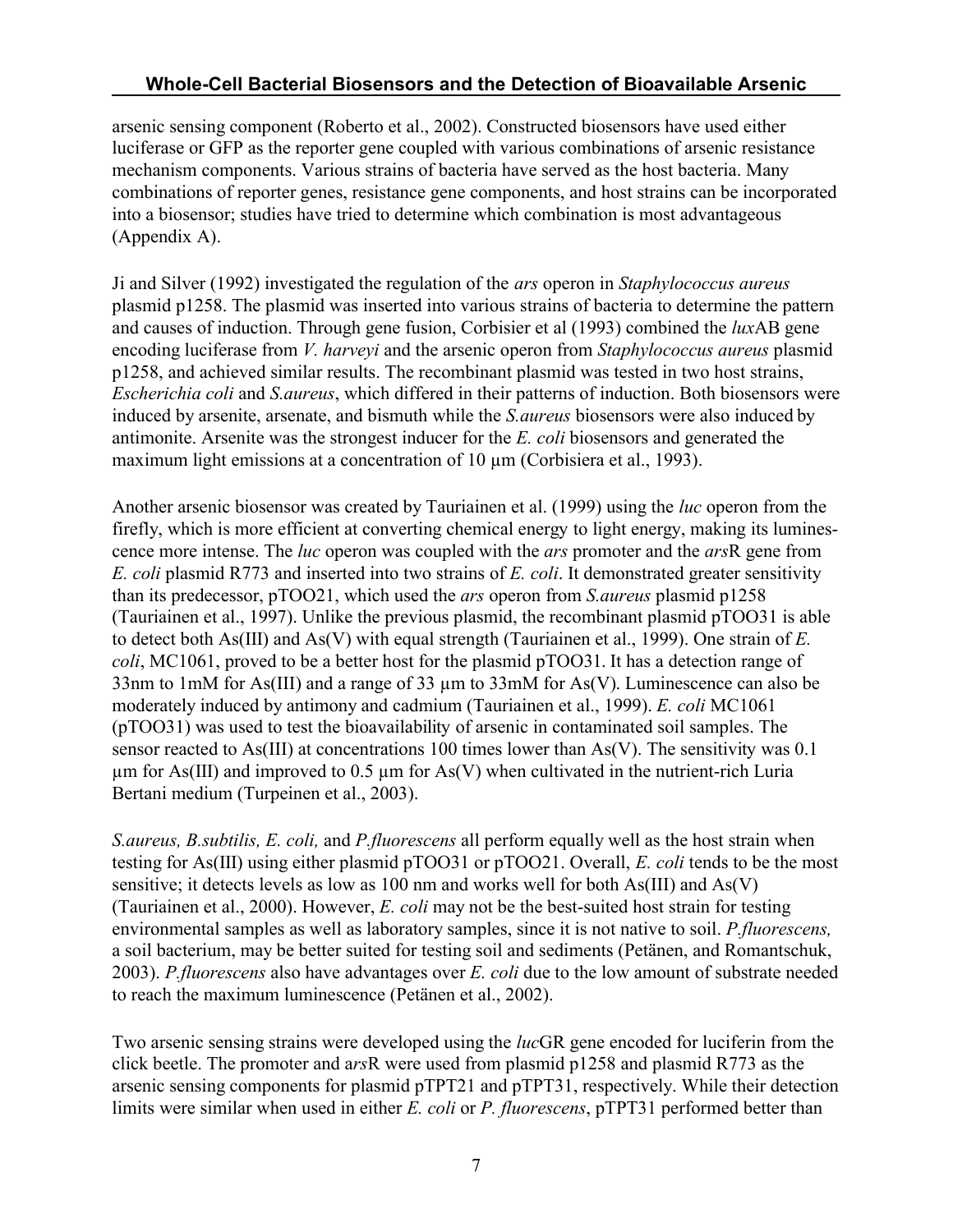pTPT21. For *P.fluorescens* with plasmid pTPT31, induction was shown to increase steadily between 10nm and 10 µm, with toxic inhibition seen at 100 µm. While *E. coli* with plasmid pTPT31 strains have detected levels of 100 nm, induction increased steadily between 10 nm and 1  $\mu$ m, with a partial drop at 10  $\mu$ m. The maximal induction for both strains was seen from 100 nm to 10 $\mu$ m. When plasmid pTPT31 was compared to plasmid pTOO31 (Tauriainen et al., 1999), no significant difference was found (Petänen et al., 2001).

Roberto et al (2002) developed an arsenic biosensor by coupling a*rs*R, a*rs*D, and their promoter with the gene encoding for GFP from the marine jellyfish, *A. victoria*. The recombinant plasmid was inserted in *E. coli*, which created a biosensor that produced GFP in the presence of arsenic. This biosensor is capable of detecting both As(III) and As(V) with a range of 1 to 10,000 ppb (approximately 0.01 to 100  $\mu$ m). A cell density of 10<sup>9</sup> cells per milliliter was necessary to exceed the background fluorescence. An incubation period of 10 to 12 hours was needed to reach a steady state of fluorescence, although growing cells to log phase before exposing them to arsenic reduced the incubation period to 2 hours.

## **6 Methods For Using Biosensors**

The method for testing samples using bacteria as biosensors is generally the same for all strains of bacteria, with slight variations in induction time and substrate addition. Once the desired biosensor has been selected, the cultures are grown overnight, usually in a Luria-Bertani medium, which is sometimes supplemented with kanamycin at 37  $^{\circ}$ C. The next day a new dish with 50 ml of new medium is inoculated with 0.5 ml of the overnight culture. The new culture is grown at  $37 \text{ °C}$  to an optical density of 0.8 to 1.2 at 600 nm. After the cells are washed, they are suspended and then diluted in M9 medium at a concentration of  $1 \times 10^6$  cells per measurement (Turpeinen et al., 2003; Tauriainen et al., 1997; Corbisiera et al., 1993; Pet‰nen et al., 2001).

The biosensor culture is then exposed to the contaminated sample as water samples, soil water extractions, or soil suspensions. The procedures for properly exposing and reading the biosensors need to be refined for all types of medium including water, soil, and food. Arsenic sensing biosensors have not been tested in the field and therefore have not been thoroughly tested with environmental media of soil, sediment, and water. For a better understanding of arsenic bioavailability from heterogeneous medium, it is important that the biosensor be exposed to the arsenic without any alteration of its form in the medium, in order to ensure accurate information about its bioavailability.

The exposed final culture is then incubated for 60 to 90 minutes (depending on the host strain) as a mixture of one-part cells to one-part metal solution (Turpeinen et al., 2003; Tauriainen et al., 1997; Corbisiera et al., 1993; Petänen et al., 2001). Once the culture has been incubated, luminescence or fluorescence can be measured with a variety of instruments. The quantification of light emissions is one of the most sensitive means of detection. This can be performed using electrochemical transducers, where cells are immobilized onto an electrode and amperometric or potentiometer techniques measure the cellular response. Optical transducers can also be used to measure absorbance, luminescence, or fluorescence by immobilizing cells onto optical fibers (Biran et al., 2003).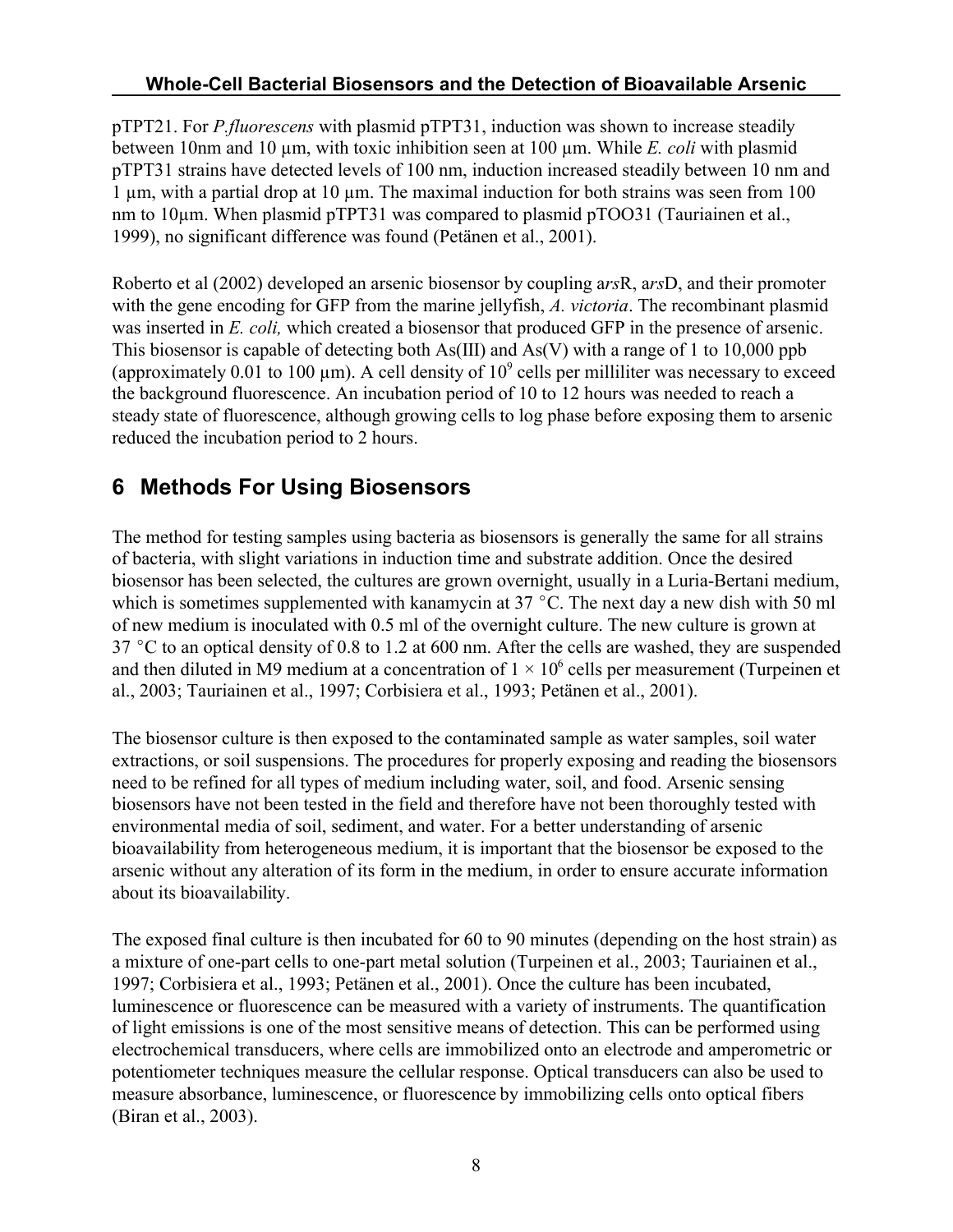#### **6.1 Measuring Luminescence/Fluorescence**

#### **6.1.1 Luminometer/Fluorimeter**

A luminometer or fluorimeter can be used to measure the intensity of the luminescence or fluorescence by counting the number of photons a cell produces. An individual cell's response is not simply on or off, but rather a sliding scale with greater intensity correlated to higher concentration of arsenic within the cell. The mixture of arsenic solution and cells is placed in a well plate, which is inserted into the luminometer. The background luminescence is measured for the first 5 seconds. A substrate is added to induce luminescence that is associated with arsenic. Induction can take 2 to 12 hours, depending upon the host strain used. Luminescence can be induced in *P.fluorescenc* in 2 hours when incubated at  $22^{\circ}$ C, while *E. coli* takes 4 hours. Induction time improves for *E. coli* when it is incubated at  $37^{\circ}$ C (Petänen et al., 2001). GFP sensors not grown to log phase actually have the greatest induction time at 10 to 12 hours before peak luminescence is reached.

Measurements are taken periodically until luminescence peaks without adding more substrate. The time needed to reach this peak varies with the host strain and reporter gene used in the

sensor. A plot can be generated of the biosensor's response to the sample as fluorescence over time. For example, Figure 3 shows the results of one biosensor using GFP as the reporter gene when exposed to a sample contaminated with arsenic. An induction coefficient is calculated by dividing the peak luminescence value of the sample by the luminescence value of a culture without arsenic (Roberto et al., 2002).



Figure 3. Plot of Induction (Roberto et al., 2002)

## **6.1.2 Optical Fibers**

Luminescence or fluorescence can also be measured using optical fibers, which are bundles of thousands of identical, individual fibers that transmit light signals. Each fiber has a well etched into its core where single cells can be immobilized. Optical fibers allow for each cell to act as an independent sensor, while taking measurements from multiple cells (Biran et al., 2003). Unlike the luminometer, any size vial can be used, and measurements can be performed outside the sample compartment and through the walls of the container, so many vials can be analyzed at once (Leth et al., 2002).

The methods differ slightly when using optical fibers after the culture has grown to the desired optical density. The fibers are treated with a reagent that will immobilize the cells onto the fibers, which lead to an easier, more accurate detection. Reagents must not bind with the metal ions or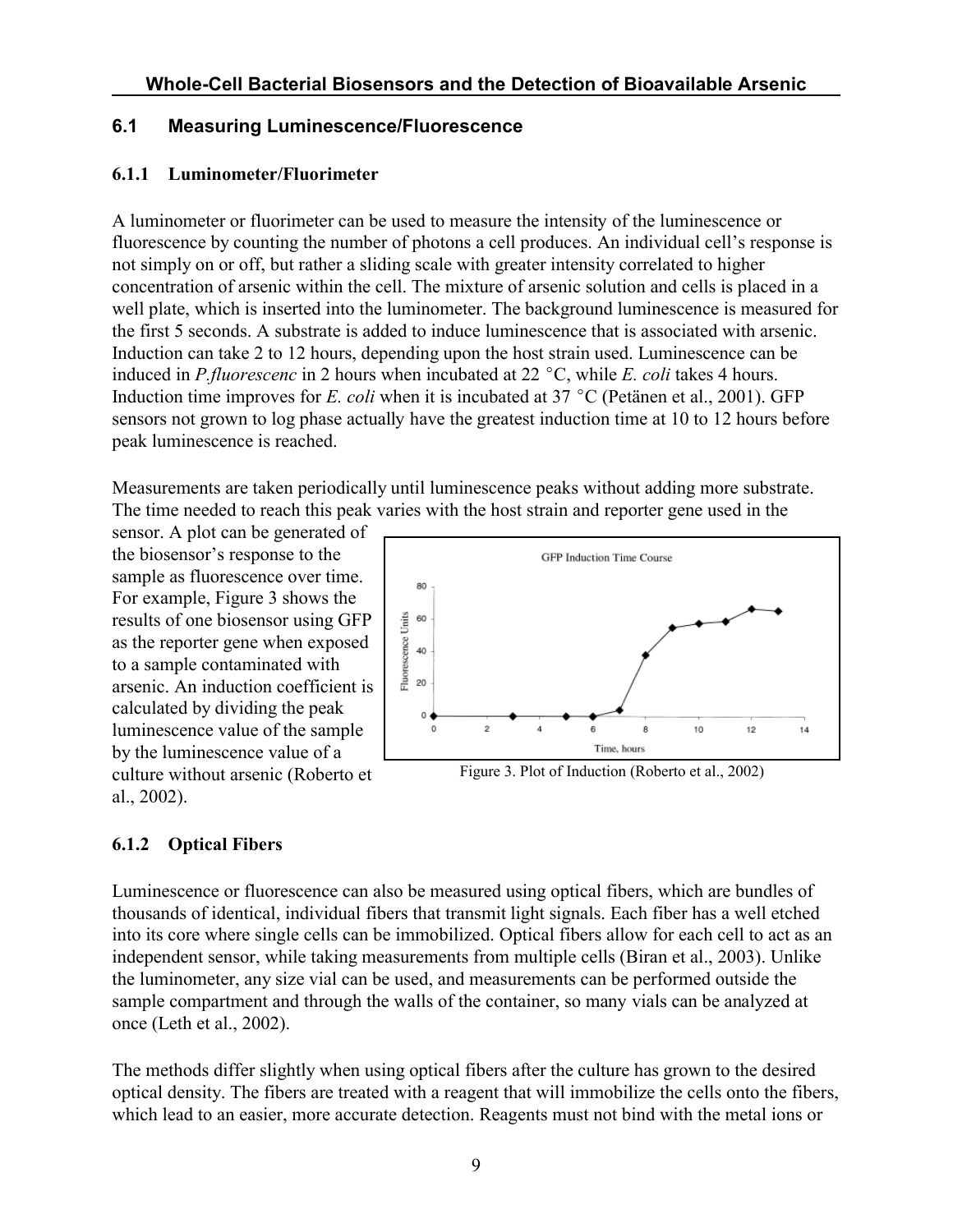interfere with the cell's viability and sensing activity. Currently, suitable reagents include alignate, agarose, and polyethylenimine, although their effect on cells is not completely understood. However, the cells typically retain their sensitivity and the procedure is simple (Biran et al., 2003; Leth et al., 2002).

The treated fibers are placed into tubes containing the culture and centrifuged horizontally, allowing cells to cover each fiber. The fibers covered with cells are then placed into a medium containing the contaminant. The finished fibers are placed onto an imaging system, which takes images before and after the addition of a substrate. The fibers are able to transmit the light produced by each individual cell to the imaging system, which averages the luminescence of all the cells. From this average and the measurement taken before the addition of the substrate, an induction coefficient can be calculated by dividing the peak luminescence value of the sample by the luminescence value of a culture without arsenic. Software is available to analyze the images and produce graphs showing the pattern of luminescence over time (Biran et al., 2003).

## **6.2 Optimizing Results**

Research involving biosensors has revealed procedures that can improve the functioning of the biosensor. While the optimal induction time or the addition of a substrate may vary between strains, the results from most strains can be optimized using the same procedures. When choosing the host strain, it is important to consider the natural environment of the bacteria. For example, those strains native to soil are best for testing soil samples (Petänen and Romantschuk, 2003). Temperature, which influences induction time, should correspond to the temperature of the natural environment in which the host bacteria is found (Petänen et al., 2002).

Research has also found that the growth phase of the sensors and incubation time have the greatest affect on induction (Tauriainen et al., 1997), while luminescence has been found to correlate with the optical density of the culture (Tauriainen et al., 1999). Growing cells to log phase and incubating exposed cells for 90 minutes typically produces the best results. The sensitivity and induction coefficient are optimized with an optical density between  $1 \times 10^5$  and  $8 \times 10^6$  cells per assay and a pH between 5.5 and 8, depending on the host bacteria (Tauriainen et al., 1999). Biosensors using *E. coli* and *P. fluorescens* illuminated best at  $1.6 \times 10^7$  and  $3.8 \times 10^7$ cells per assay, respectively. If a substrate is needed, the induction coefficient is optimized and more stable when luciferin is used as the substrate at concentrations of 25 to 50 µm. Luciferin is better able to pass through the cell membrane, which better ensures that the lack of luminescence in a cell is due to the lack of arsenic and not substrate (Petänen et al., 2001).

#### **6.3 Interpreting Results**

In order to correlate the induction coefficient with a concentration of arsenic, a dose-response curve must be established. A comparison can then be made between the dose-response curve and a plot of the results from the samples. This comparison reveals the bioavailable concentration of arsenic in the unknown sample. A dose-response curve can be produced by running the experiment with known concentrations of arsenic. The graphed dose-response curve represents the luminescence measured or induction coefficient calculated against the known concentration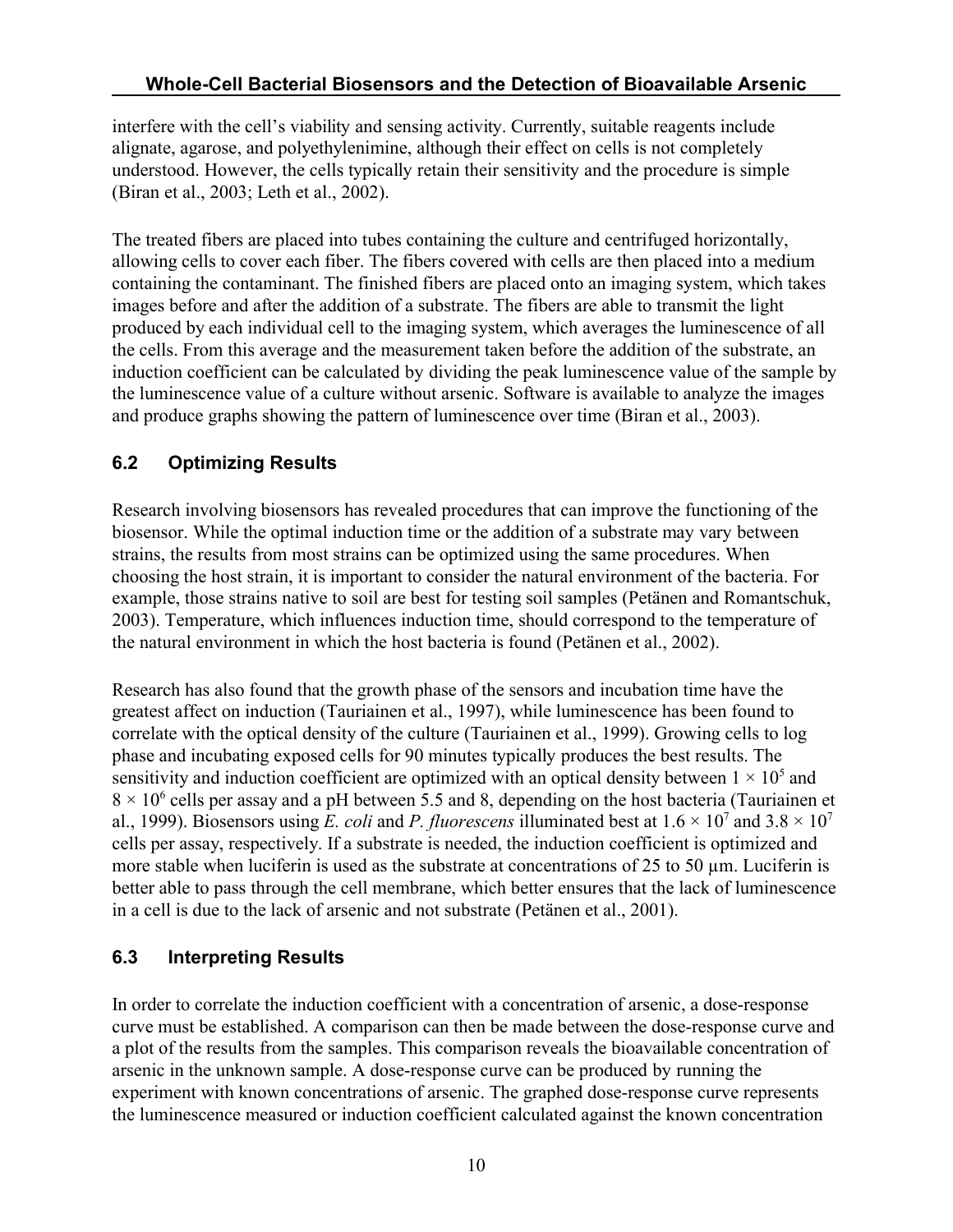of arsenic (Figure 4). The induction coefficient calculated for an unknown concentration can be compared to the doseresponse curve to determine the concentration of arsenic associated with that induction coefficient. Current studies have generated their own dose-response curve from which to draw conclusions, but a standardized curve could be formulated.

Typically, the response of the biosensors is nonlinear until a threshold level of concentration is reached, after which the response is linear. Once the response peaks, it rapidly decreases due to concentrations so high the cell cannot expel the



Figure 4: Example of Dose-Response Curve (Tauriainen et al., 2000)

arsenic and begins to die. Usually the response to As(III) is higher than the response to As(V), which must be reduced to As(III) before activating the system (Roberto et al., 2002) (Figure 5).



Figure 5: Example of Dose-Response Curve (Tauriainen et al., 2000)

#### **6.4 Applying Results**

The mechanism of the bacterial biosensor must be a surrogate for the mechanism within higher organisms in order for the information gathered from the biosensor to be directly relevant to ecological or human health risk assessments. A clear understanding of the mechanisms for arsenic resistance in higher organisms will improve the quantification of bioavailability and the applicability of bacterial biosensors to risk assessments. Such an understanding will improve the interpretation of the results as an indicator of the risk posed to ecological systems and human health. The relevance of bacterial biosensors to other ecological receptors is demonstrated through pathway similarities.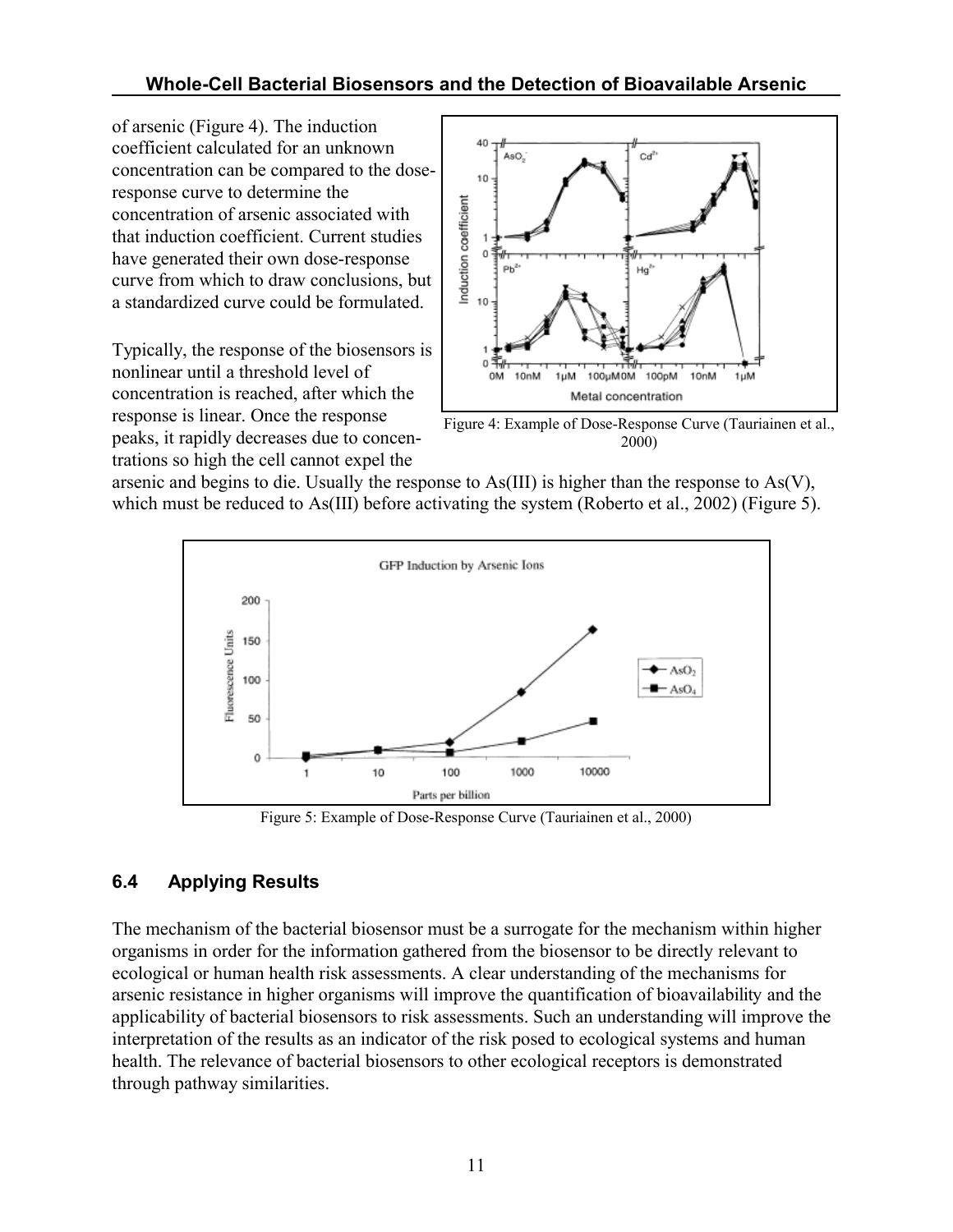All organisms examined by the scientific community have a pathway to respond to arsenic and share a few common themes within their pathways (Mukhopadhyay and Rosen, 2002). Similarities in the uptake of arsenic would suggest that the fraction of arsenic bioavailable to the biosensor would be equivalent to the fraction bioavailable to higher organisms. These similarities include the uptake of As(V) by phosphate transporters and the uptake of As(III) by aquaglyceroporins. The metabolism of arsenic once it has entered the cell varies greatly between organisms, but similarities exist in a few steps of the metabolism: the reduction of As(V) to As(III) and the extrusion or sequestration of As(III) (Rosen, 2002).

The uptake of arsenic depends upon its valence state and occurs through comparable transporters identified in organisms ranging from prokaryotes to eukaryotes. As(V) is structurally similar to phosphate and enters the cell via phosphate transporters. Such transporters have been identified in various strains of bacteria such as *E. coli* and in eukaryotes such as the yeast, *S. cervisiae*. Current evidence indicates the probable presence of similar phosphate transporters in mammals. Uptake of As(III) occurs through aquaglyceroporins, which are multifunctional channels that transport neutral organic solutes such as glycerol and urea. Aquaglyceroporins have been found in prokaryotes such as *E. coli* and eukaryotes including *S. cerevisiae,* rats, mice, and humans (Rosen, 2002).

Comparing the metabolism of arsenic by microorganisms to higher organisms reveals a few similarities. Most organisms studied reduce As(V) to As(III) but not always with an arsenate reductase similar to the bacterial *ars*C. In humans a substantial fraction of As(V) is rapidly reduced to As(III) and can be reduced in the blood in addition to inside the cell. Arsenate reductase activity has been observed in vitro in human liver cells (Radabaugh and Aposhian, 2000), but the function is not completely understood (Rosen, 2002).

For humans, arsenic is further metabolized in a manner very different from microorganisms, which complicates the applicability of biosensors. A large portion of As(III) is methylated to methylarsonic acid and dimethylarsonic in the liver and can enter the cell either bound to a protein or methylated. The methylated arsenic is less toxic, less reactive with tissue, less cytotoxic, and more readily excreted in urine. The quantity of methylated arsenic found in the urine increases as the dose of arsenic increases, however the mechanism for methylation can be saturated, which would leave arsenic in its more toxic form (Klaassen, 2001).

## **7 Advantages and Disadvantages**

Whole-cell bacterial biosensors have several advantages over conventional methods of detecting contaminants at a site. The greatest advantage is the ability of biosensors to detect the bioavailable fraction of the contaminant, as opposed to the total concentration. Knowing the bioavailable fraction allows for a more accurate assessment of the site and the potential risks involved. Biosensors create a clearer picture by providing physiologically relevant data in response to a contaminant. This response, usually luminescence, is quick and easy to measure, resulting in real-time data.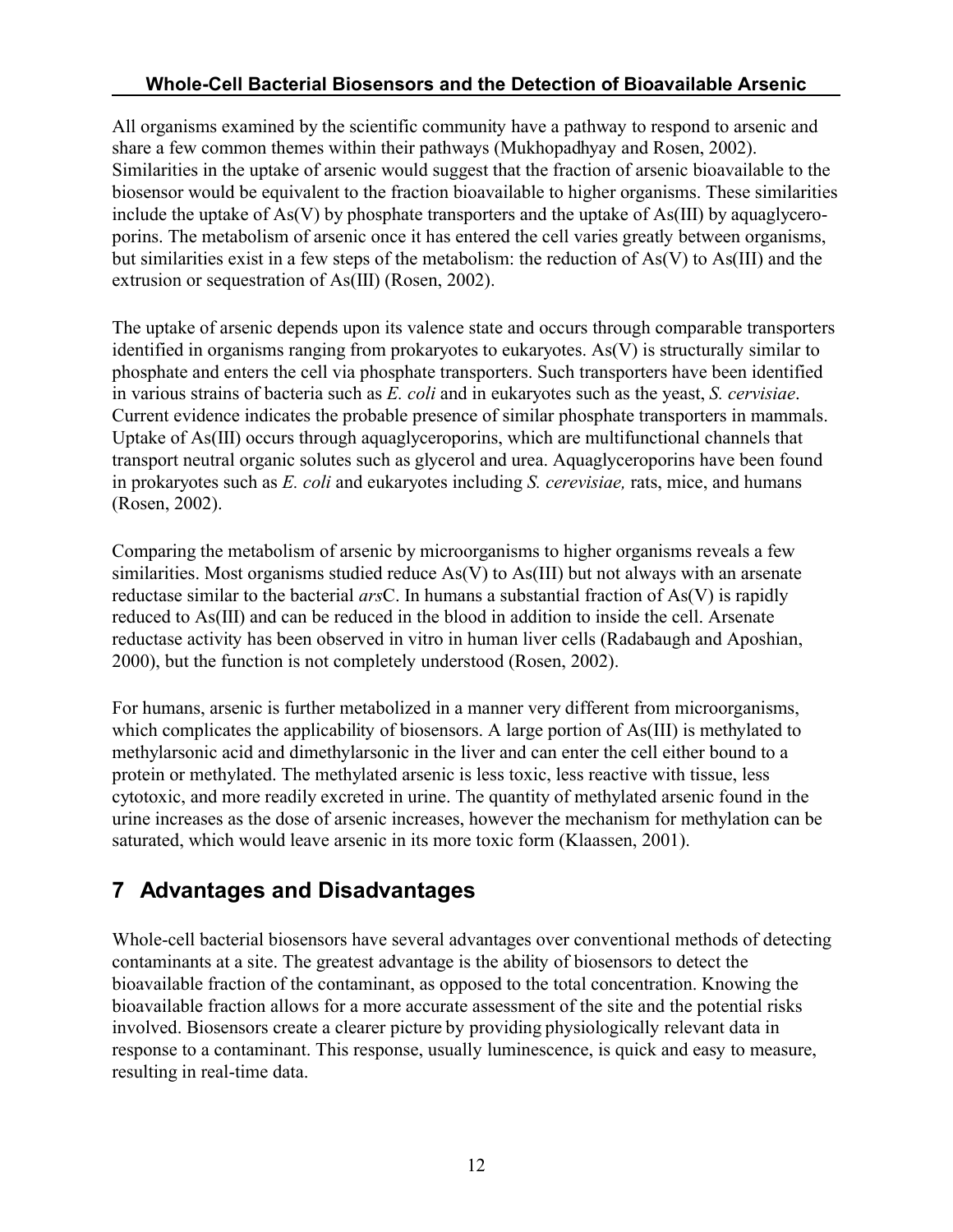Biosensors are also fast, less expensive, and less labor intensive than other traditional methods such as atomic absorption spectrometry, inductively coupled atomic electron spectrometry, and sequential extraction procedure. The results obtained from biosensors are compatible with and comparable to chemical analysis, while being free of chemical extractions and analytical procedures (Turpeinen et al., 2003; Flynn et al., 2002; Petänen and Romantschuk, 2003). Biosensors can also be more sensitive than chemical methods (Petänen and Romantschuk, 2002). The detection limit of biosensors depends on its design, but it has been demonstrated as low as 7 ppb for As(III) and 35 ppb for As(V) (Turpeinen et al., 2003). They are particularly appealing for field work or *in situ*

#### **Advantages:**

- Measures bioavailable fraction
- $\blacksquare$  Inexpensive
- $\blacksquare$  Produces real-time data
- $\blacksquare$  Less labor intensive
- $\blacksquare$  More sensitive
- Suitable for field work

#### **Disadvantages:**

- Short lifetime
- $\blacksquare$  Lack of genetic stability
- **P** Unknown rate of Type I and II errors
- Limited understanding of applicability to higher organisms
- Performance dependent on environment of procedure

analysis, since the procedure for using biosensors does not involve the bulky, fragile equipment or specialized training that most analytical methods require.

Disadvantages also exist when using biosensors instead of traditional methods. A major disadvantage is the limited understanding of the biochemistry involved. It can only be assumed that the fraction of arsenic bioavailable to bacteria is equivalent to the fraction bioavailable to higher organisms. The response made by the biosensor is specific to its membrane and uptake procedures. Fortunately, the uptake of arsenic through phosphate pumps and aquaglyceroporins has been documented in a variety of organisms from bacteria to humans, indicating the relevance of the biosensors to higher organisms (Rosen, 2002). The details of bacterial response to most contaminants, including arsenic, is understood, but the response of higher organisms is still unclear. It is therefore difficult to transpose information gathered through bacterial biosensors and apply it directly to higher organisms. Discoveries are being made surrounding the responses to arsenic for higher organisms including humans. Further advances will clarify the meaning and applicability of the results for use in ecological and human health risk assessment.

Bacterial biosensors perform best under conditions similar to their natural environment (Petänen and Romantschuk, 2003). Unfortunately, little is understood about the relationship between the microorganisms and their natural environment. It is difficult to determine the effects that certain procedural conditions have on the performance of biosensors. The temperature, pH, incubation time, medium, and reagents all can have effects on their performance that can only be understood with further research and testing. Problems with performance include luminescence without the presence of the analyte or no luminescence in the presence of the analyte. Such Type I and Type II errors are not identifiable, and the rate of committing such errors is unknown. Without fully understanding the biochemistry and specificity of each sensor, such errors cannot be identified or predicted.

According to the National Research Council, the application of bacterial biosensors is limited due to their short lifetime and their lack of genetic stability, which leads to variability in the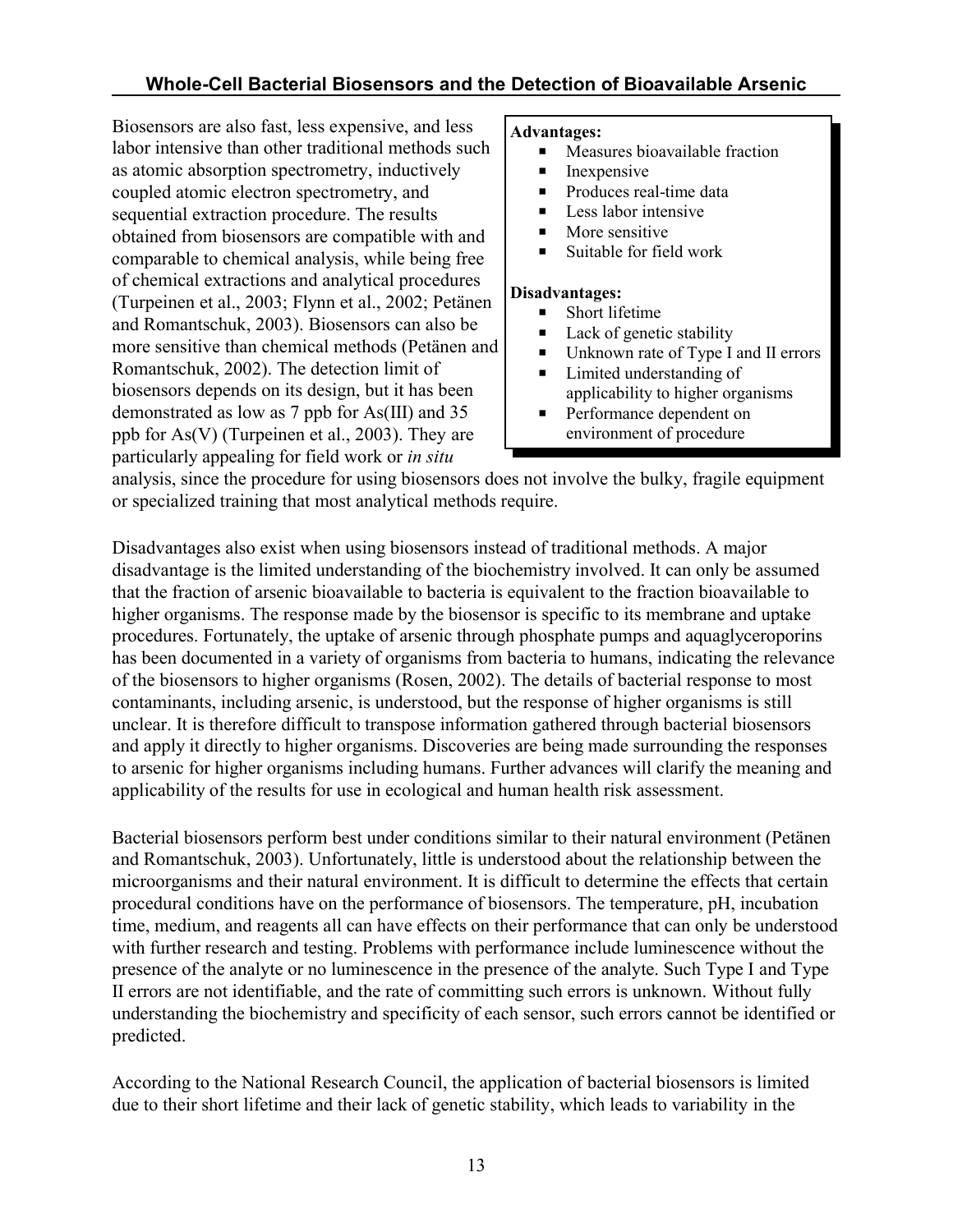response of different cells. Such variability complicates the application of information gained from biosensors, which relies on the comparison of results to standardized dose-response curves. The results of biosensors are further complicated by the strong background response of some sensors and the strong matrix effects on the signal. The non-specificity of biosensors also serves as a hindrance. Some biosensors for arsenic can also detect antimony or cadmium (NRC, 2003), but progress has resulted in biosensors with improved sensitivity (Taurianinen et al., 1999).

## **8 Potential**

Despite their disadvantages, whole cell bacteria biosensors do have the potential to become a common tool for site characterization. Currently, this technique is only in the research stage and needs further testing in the field. A few challenges, such as longevity, reproducibility, and linearity, must be overcome in order to fully implement the use of biosensors in the field. As these challenges are met, the applicability of biosensors may increase.

Biosensors can be freeze-dried so they are easier to handle and store. Freeze dried cells are more reagent-like, and they are suitable for field work because they do not need to be carefully stored and cultivated daily. Freeze-dried cells maintain their usability, but do have lower induction coefficients and sensitivities. Cells can be reconstituted by incubating them in water, and then placing them in a medium in order to regain sensitivity. Further research utilizing freeze-dried cells should unveil procedures that will optimize the results (Tauriainen et al., 1997).

Lysis of whole-cell bacterial biosensors has also been done in an attempt to make them easier to use. By separating the recombinant plasmid that contains the reporter gene and the arsenic sensing gene from the rest of the cell, the biosensor becomes more like a reagent without the need for cell cultivations. This reduces the day-to-day variation in the genetic make-up of the biosensor, as well as the time needed to perform the test. Using cell lysate, the plasmid without the remaining cellular components is more convenient and easier to use in the field as an in vitro method for determining arsenic bioavailability. Despite the increased ease of use for cell lysate, there are disadvantages. While results from tests using whole cell and cell lysate biosensors correlated well, the results varied more between replicates and samples for the cell lysate biosensor. The whole-cell biosensor created more reproducible results for all environmental samples tested (Tauriainen et al., 2000; Tauriainen et al., 1999). This may be due to the fact that the natural environment and ingredients for the mechanism provided by the whole cell. The reaction is simplified and efficiency is improved when the whole cell is used (Leth et al., 2002).

Further improvements on the applicability of biosensors include the development of a multianalytical biosensor. By genetically labeling the bacteria used in the biosensor, a multi-analytical biosensor can be developed to test more than one contaminant at one time. Multiple strains of bacteria, which test for different specific contaminants, could be combined into one biosensor. Each strain can have another gene incorporated into its plasmid. The gene encodes for a protein, such as the cyan fluorescent protein, which emits a particular color. Measurements can be taken of the luminescence of each strain, which is identified by its individual color (Biran et al., 2003). A similar effect can be produced using mutated reporter genes that produce distinct colors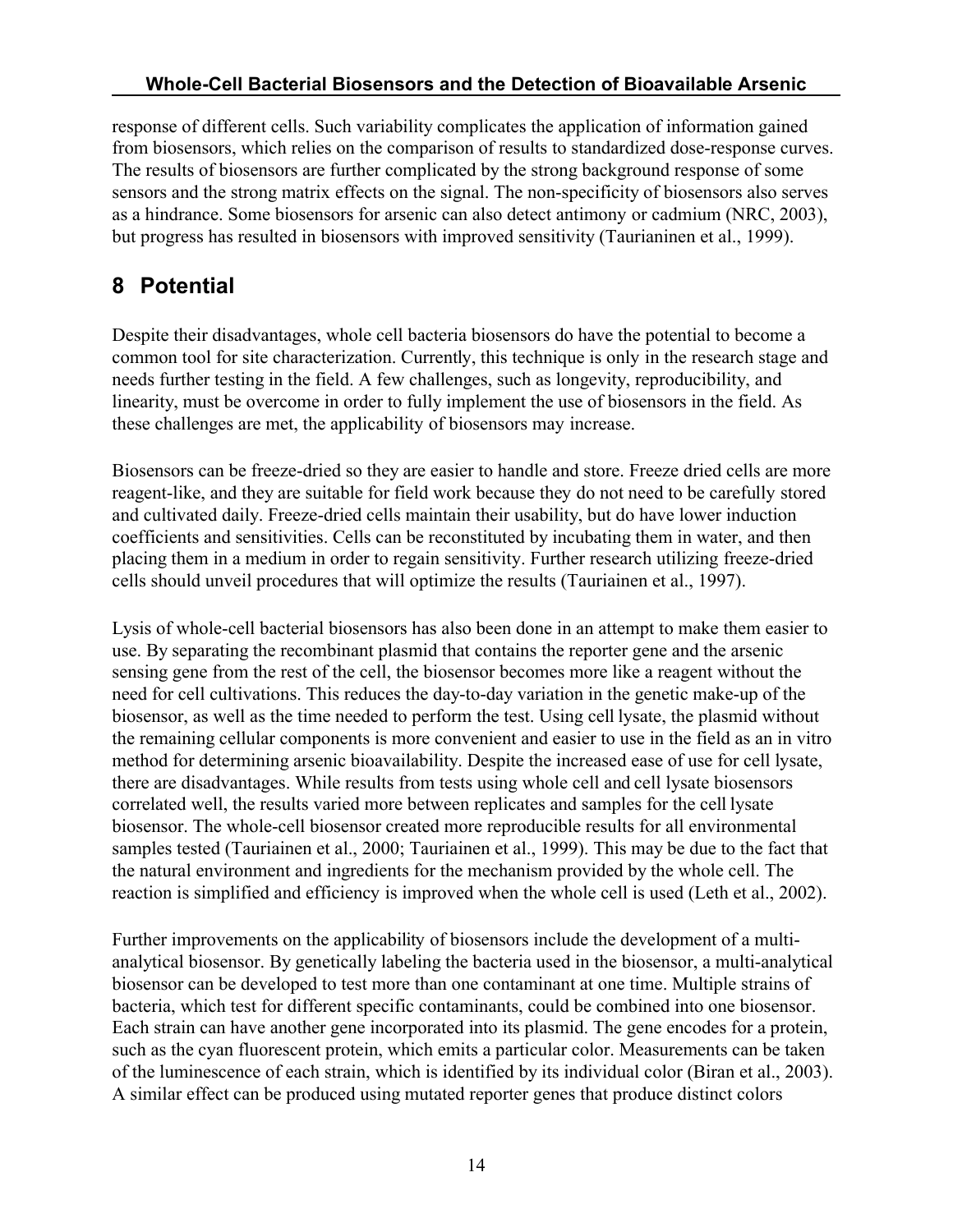ranging from green to red. Each mutant can be coupled with a specific contaminant-sensing gene to develop a multi-analytical biosensor (Daunert et al., 2000).

## **9 Conclusions**

Continuing research will reveal the best procedures and full applicability of whole-cell bacterial biosensors. These biosensors do provide a real-time measurement of the bioavailability of arsenic, as well as other heavy metals and contaminants they can be designed to detect. Knowing the bioavailable fraction is important when assessing the true risk imposed by a contaminant. False estimates of risk can lead to a false ranking of risks, which can result in poor appropriation of time and money. Such mismanagement of time and money could lead to unnecessary clean up at one site and leave a population unprotected and unaware of danger at another. With more testing of biosensors in the field and a standardization of biosensors and their procedures, bioavailability can be incorporated into ecological and human health risk assessments.

# **10 Bibliography**

- Agency for Toxic Substances and Disease Registry (ATSDR). 1993. *Toxicological Profile for Arsenic TP, -92/02.* U.S. Department of Health and Human Resources, Atlanta, GA.
- Biran, I., Rissin, D., Ron, E. and D. Walt. 2003. "Optical imaging fiber-based live bacterial cell array biosensor.î *Analytical Biochemistry*, 315:1, pp. 106-113.
- Caussy, Deoraj. 2003. "Case Studies of the Impact of Understanding Bioavailability: Arsenic." *Ecotoxicology and Environmental Safety*. (Article in Press, Corrected Proof).
- Corbisiera, P., Jib, G., Nuytsa, G., Mergeaya, M. and S. Silver. 1993. *"LuxAB* Gene Fusions with the Arsenic and Cadmium Resistance Operons of *Staphylococcus aureus* Plasmid pI258.î *FEMS Microbiology Letters*, 110:2, pp. 231-238.
- Cullen, W. and K. Reimer. 1989. "Arsenic Speciation in the Environment." *Chem. Rev.*, 89, pp. 713-764.
- Daunert S., Barrett G., Feliciano J., Shetty R., Shrestha S., and W. Smith-Spencer. 2000. ìGenetically Engineered Whole-Cell Sensing Systems: Coupling Biological Recognition with Reporter Genes.î *Chem. Rev*., 100, pp. 2705-2738.
- U.S. Environmental Protection Agency (EPA). 1989. *Risk Assessment Guidance for Superfund. Vol.1 Part A.*
- Farré, M., Gonçalves, C., Lacorte, S., Barceló, D., and M F Alpendurada. 2002. "Pesticide Toxicity Assessment Using an Electrochemical Biosensor with *Pseudomonas putida* and a Bioluminescence Inhibition Assay with *Vibrio fischeri.*" *Anal Bioanal Chem.*, 373:8, pp. 696-703.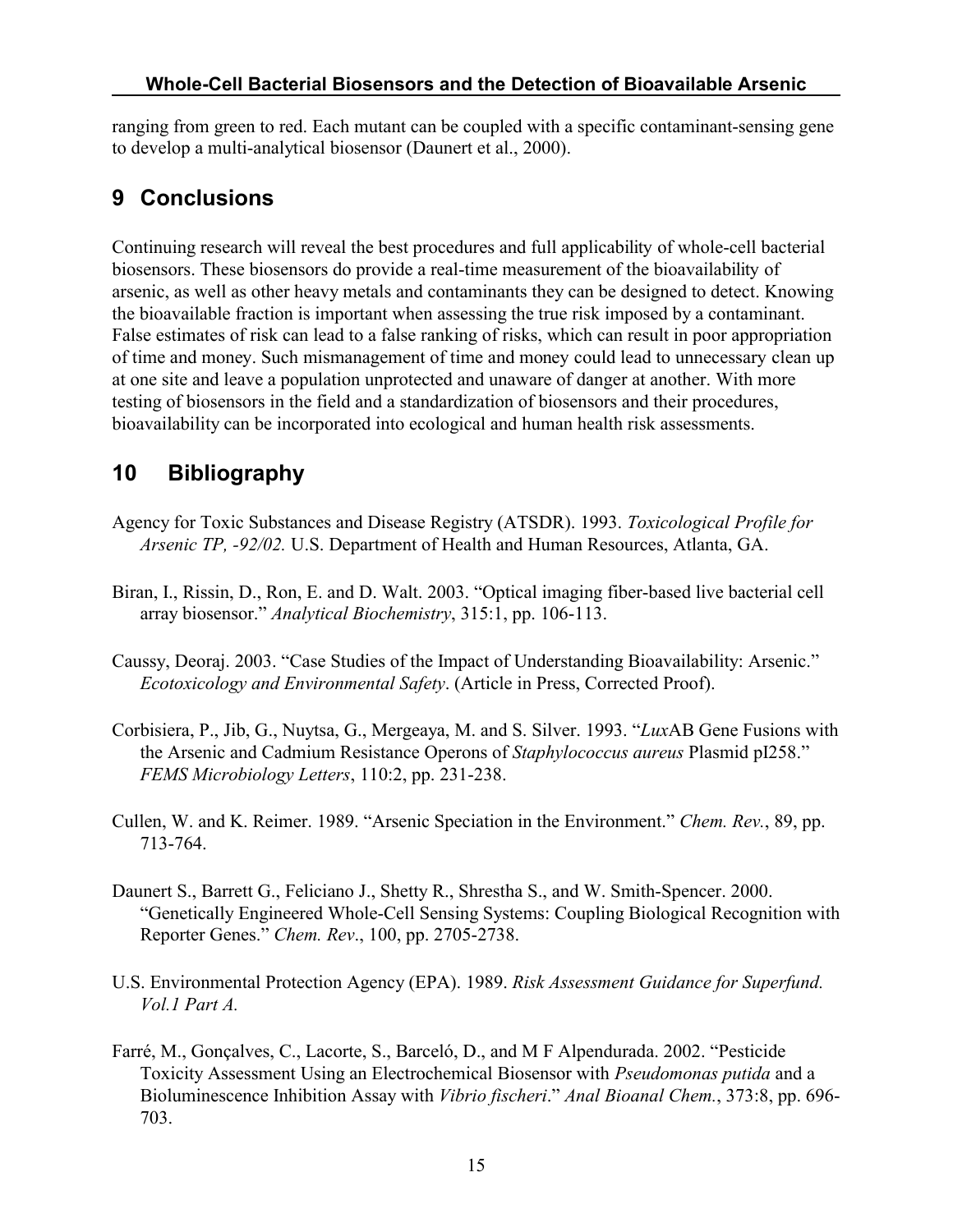- Flynn,H., Mahon, V., G. Diaz, C. Demergasso, P. Corbisier, A. Mcharg, and G. Paton. 2002. ìAssessment of Bioavailable Arsenic and Copper in Soils and Sediments from the Antofagasta Region of Northern Chile." *The Science of the Total Environment*, Vol.286, pp. 51-59.
- Jain, C. and I. Ali. 2000. "Arsenic: Occurrence, Toxicity, and Speciation Techniques." Wat. Res., 34:17, pp. 4304-4312.
- Ji, G. and S Silver. 1992. "Regulation and Expression of the Arsenic Resistance Operon from *Staphylococcus aureus* Plasmid pI258.î *J. Bacteriol*., 174, pp. 3684-3694.
- Klaassen, Curtis D. 2001. *Casarett and Doull's Toxicology: The Basic Science of Poisons*, 6<sup>th</sup> Edition. New York: McGraw-Hill.
- Leth S., Maltoni S., Simkus R., Mattiasson B., Corbisier P., Klimant I., Wolfbeis O., and E.Csöregi. 2002. "Engineered Bacteria Based Biosensors for Monitoring Bioavailable Heavy Metals.î *Electroanalysis*, 14:, pp. 1-8.
- Mukhopadhyay, Rita and Barry P. Rosen. 2002. "Arsenate Reductases in Prokaryotes and Eukaryotes.î *Environmental Health Perspectives Supplements.* 110:5, pp. 745.

National Research Council (NRC). 1977. *Arsenic*. The National Academies Press.

- National Research Council (NRC). 2003. *Bioavailability of Contaminants in Soils and Sediments: Processes, Tools, and Applications*. The National Academies Press.
- Petänen, T., and M. Romantschuk. 2002. "Use of Bioluminescent Bacterial Sensors as an Alternative Method for Measuring Heavy Metals in Soil Extracts.î *Analytica Chimica Acta*, 456:1, pp. 55-61.
- Petänen, T., and M. Romantschuk. 2003. "Toxicity and Bioavailability to Bacteria of Particle-Associated Arsenite and Mercury.î *Chemosphere*, 50:3, pp. 409-413.
- Petänen, T., M. Lyytikäinen, J. Lappalainen, M. Romantschuk and J. V. K. Kukkonen. 2002. ìAssessing Sediment Toxicity and Arsenite Concentration with Bacterial and Traditional Methods.î *Environmental Pollution*, 122:3, pp. 407-415.
- Petänen, T., Virta, M., Karp, M., Romantschuk, M., 2001. "Construction and Use Broad Host Range Mercury and Arsenite Sensor Plasmids in the Soil Bacterium *Pseudomonas fluorescens OS8.*" *Microbial Ecology*, 41, pp. 360–368.
- Radabaugh, T.R. and H.V. Aposhian. 2000. "Enzymatic Reduction of Arsenic Compounds in Mammalian Systems: Reduction of Arsenate to Arsenite by Human Liver Arsenate Reductase." *Chem. Res. Toxicol.*, 13, pp. 26–30.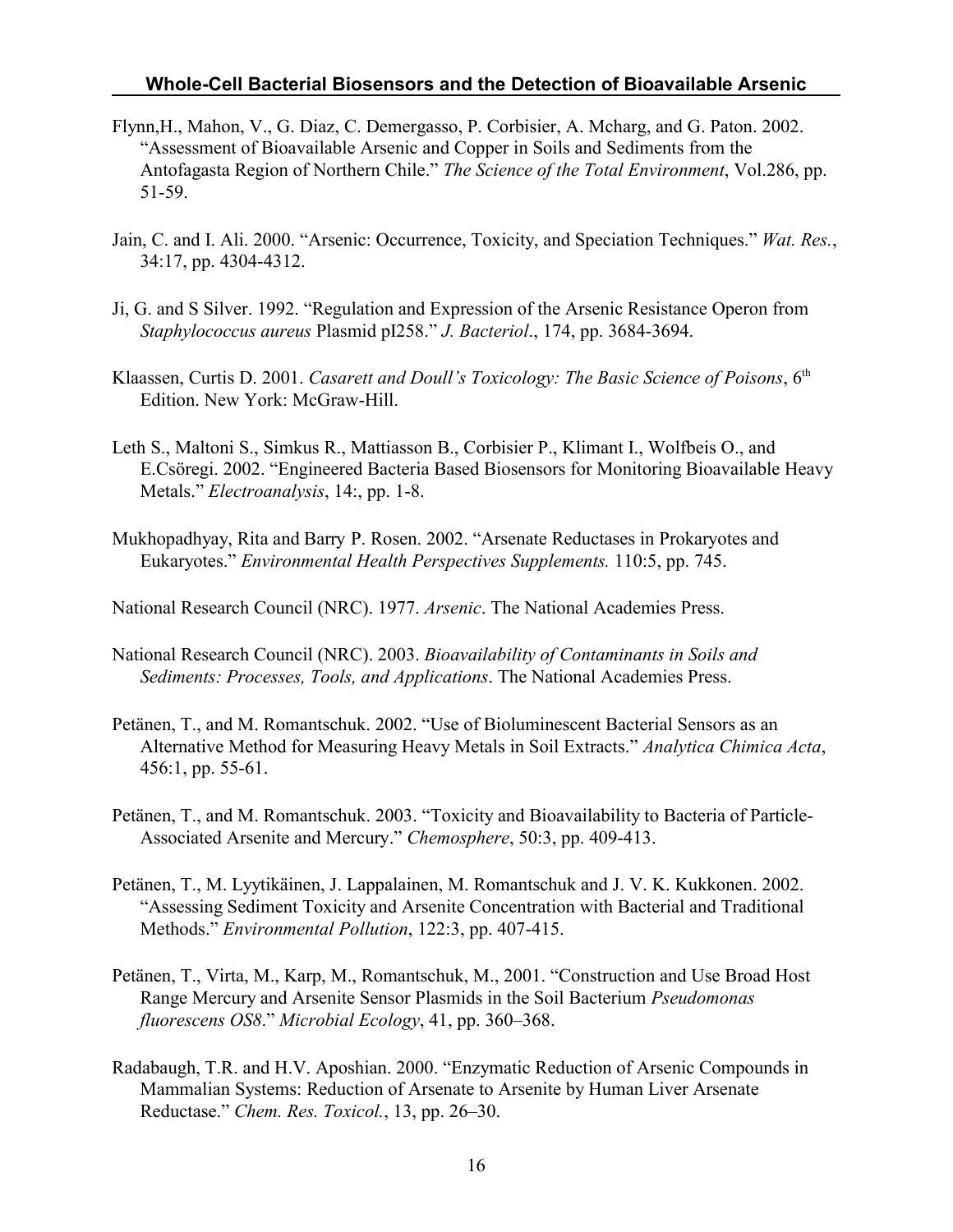Roberto, F., J. Barnes, and D. Bruhn. 2002. "Evaluation of a GFP Reporter Gene Construct for Environmental Arsenic Detection.î *Talanta*. 58:1, pp. 181-188.

Rosen, B.P. 2002. "Biochemistry of Arsenic Detoxification." FEBS LETTERS. 529:1, pp. 86-92.

- Sagi, E., N. Hever, R. Rosen, A. Bartolome, J. Premkumar, R. Ulber, O. Lev, T. Scheper, and S. Belkin. 2003. "Fluorescence and Bioluminescence Reporter Functions in Genetically Modified Bacterial Sensor Strains." *Sensors and Actuators B*, Vol. 90, pp. 2-8.
- Silver, S. 1998. "Genes for All Metals— A Bacterial View of the Periodic Table. The 1996 Thom Award Lecture." *Journal of Industrial Microbiology and Biotechnology*, 20, pp. 1-12
- Tauriainen S., Karp M., Chang W. and Virta M. 1997. "Recombinant Luminescent Bacteria for Measuring Bioavailable Arsenite and Antimonite.î *Appl. Environ. Microbiol*., 63:11, pp. 4456-4461.
- Tauriainen S., Virta M., Chang, W. and M. Karp. 1999. "Measurement of Firefly Luciferase Reporter Gene Activity from Cells and Lysates Using *Escherichia coli* Arsenite and Mercury Sensors." Analytical Biochemistry. 272:2, pp. 191-198.
- Tauriainen, S., Virta, M. and M. Karp. 2000. "Detecting Bioavailable Toxic Metals and Metalloids from Natural Water Samples Using Luminescent Sensor Bacteria.<sup>"</sup> Water *Research*, 34:10, pp. 2661-2666.
- Turpeinen R., Virta M., and M. Haggblom. 2003. "Analysis of Arsenic Bioavailability in Contaminated Soils.î *Environmental Toxicology and Chemistry*, 22:1, pp. 1-6.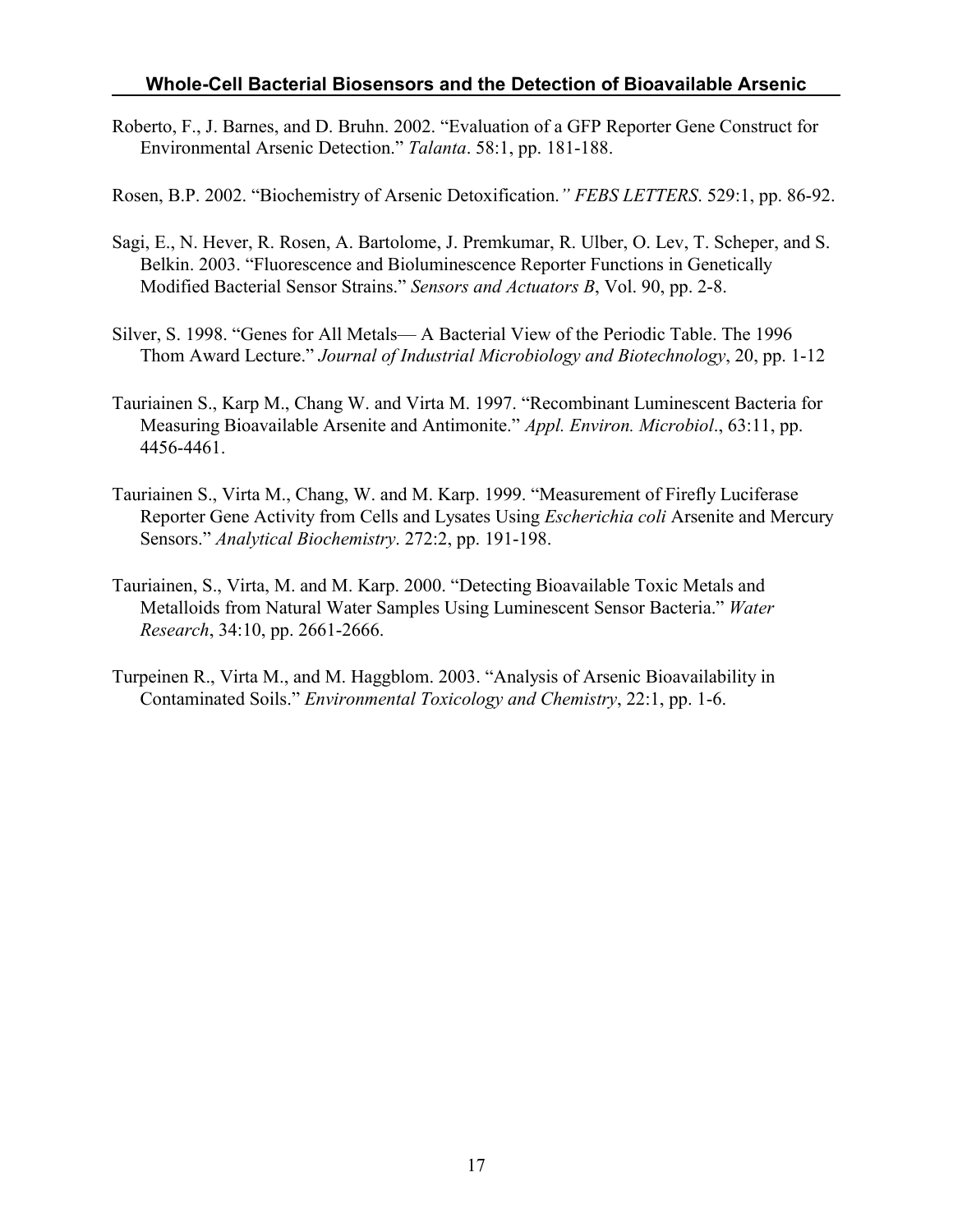| <b>Study</b>                | <b>New</b><br><b>Plasmid</b> | <b>As Sensing Gene</b>                                                                                     | <b>Reporter Gene</b>               | <b>Host Strain</b>                            | <b>Detectable</b><br><b>Metals</b>            | <b>Detection</b><br><b>Limits</b>                        |  |
|-----------------------------|------------------------------|------------------------------------------------------------------------------------------------------------|------------------------------------|-----------------------------------------------|-----------------------------------------------|----------------------------------------------------------|--|
| Ji and<br>Silver, 1992      |                              | arsR, arsB, ArsC<br>of<br>Staphlocuoccus<br>aureusplasmid<br>p1258                                         | $NA*$                              | S.aureus, Bacillus<br>subtilis                | Arsenate<br>Arsenite<br>Antimonite            | About 1 µm<br>higher than<br>Taurianinen<br>et al., 1997 |  |
|                             |                              |                                                                                                            |                                    | Escherichia coli                              | Arsenate<br>Arsenite<br>Antimonite            | For<br>Arsenite**                                        |  |
| Corbisier et<br>al., 1993   | pC200                        | arsB of<br>S.aureusplasmid<br>p1258                                                                        | luxab genes from<br>Vibrio harveyi | $E.$ coli (HB101)                             | Aresnite<br>Arsenate<br>Bismuth               | About 1 µm<br>higher than<br>Taurianinen<br>et al., 1997 |  |
|                             |                              |                                                                                                            |                                    | S.aureus(RN4220)                              | Aresnite                                      | For<br>Arsenite**                                        |  |
|                             | pTOO21                       | arsR and<br>Promoter of<br>S.aureus plasmid<br>p1258                                                       | lucFF from<br>Photinus pyralis     | S.aureus(RN4220)                              | Arsenite<br>Antimonite<br>Cadmium             | $100 \text{ nm}$<br>33 nm<br>330 nm                      |  |
| Taurianinen<br>et al., 1997 |                              |                                                                                                            |                                    | B.subtilis(BR151)                             | Arsenite<br>Arsenate<br>Antimonite<br>Cadmium | $3.3 \mu m$<br>330 µm<br>330 nm<br>330 nm                |  |
|                             |                              |                                                                                                            |                                    | E. coli(MC1061)                               | Arsenite<br>Arsenate<br>Antimonite<br>Cadmium | $3.3 \mu m$<br>$33 \mu m$<br>$3.3 \mu m$<br>33 µm        |  |
| Taurianinen                 | pTOO31                       | Promoter and<br>arsR of E. coli<br>plasmid R773                                                            | lucFF from<br>P.pyralis            | $E.$ $coli(MC1061)$                           | Arsenite<br>Arsenate                          | $33 \text{ nm}$<br>$33 \mu m$                            |  |
| et al., 1999                |                              |                                                                                                            |                                    | $E.$ $coli(AW3110)$                           | Arsenite<br>Arsenate                          | Similar to<br>MC1061                                     |  |
| Petänen et<br>al., 2001     | pTPT21                       | lucGR of<br>Promoter and<br>arsR of p1258<br>Pyrophorus<br>Promoter and<br>lucGR<br>pTPT31<br>arsR of R773 | plagiophthalamus                   | E. coliDH5,<br>Pseudomonas<br>fluorescens OS8 | Arsenite<br>Arsenate<br>Cadmium               |                                                          |  |
|                             |                              |                                                                                                            |                                    | E. coliDH5, P.<br>fluorescens OS8             | Arsenite<br>Arsenate<br>Cadmium               |                                                          |  |
| Roberto et<br>al., 2002     | pIRC140                      | Promoter, arsR,<br>& arsD                                                                                  | GFP of Aequorea<br>victoria        | E. coli                                       | Arsenite<br>Arsenate                          | µm to nm,<br>$1$ ppb                                     |  |

# **Appendix A: Developed Biosensors**

\* Tested ars operon in various hosts strain

\*\* Source: Taurianinen et al., 1997